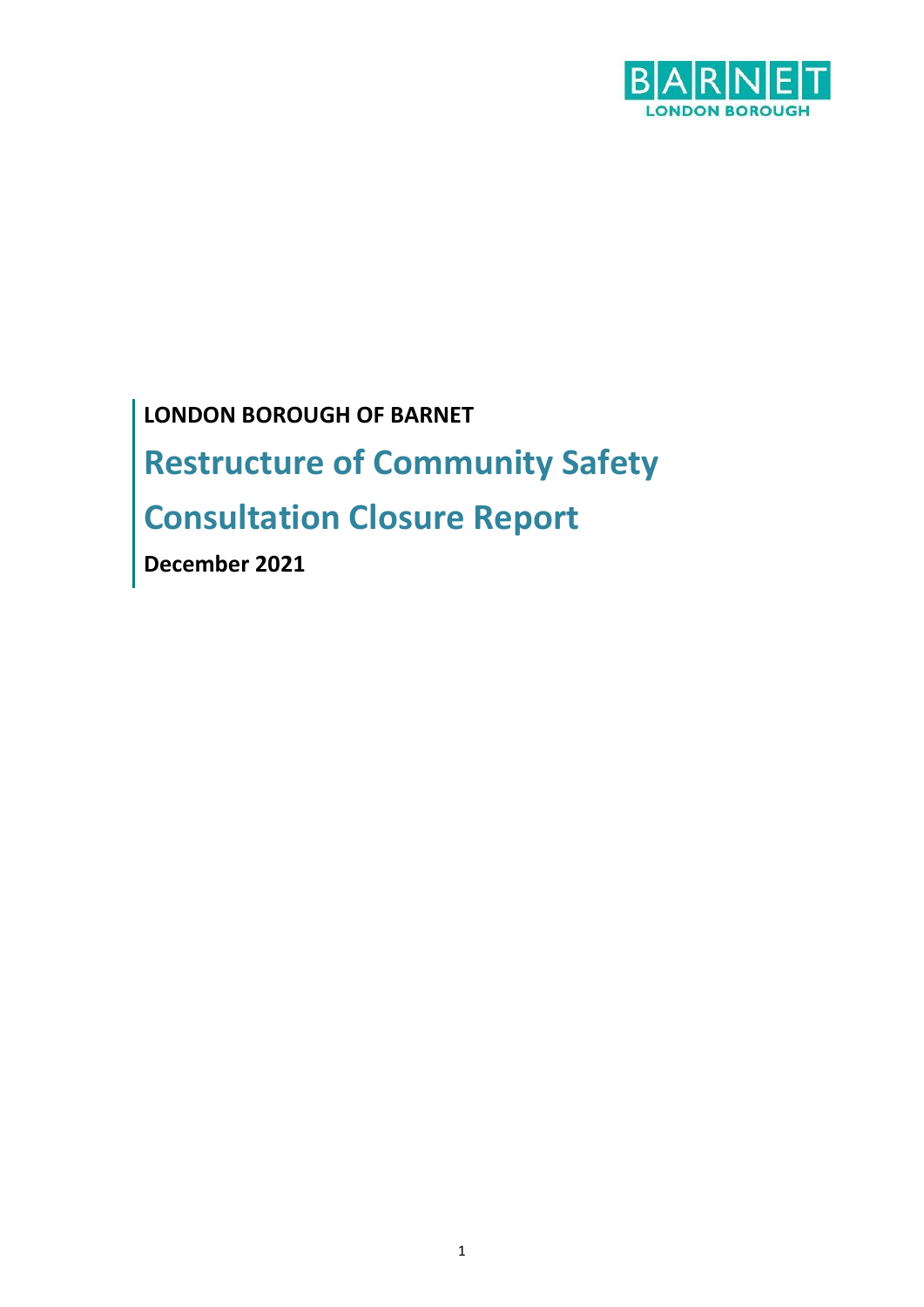## **Policy Summary**

This document is provided under Section 188 of the Trade Union and Labour relations (Consolidation) Act 1992 and in line with the council's obligations under Information and Consultation of Employees (ICE) Regulations to inform and consult employees about proposed changes to their working circumstances. This document constitutes the end of the consultation.

The consultation has taken place in accordance with the Council's Policy on Managing Organisational Change, which is within the Employee Handbook on the Council Intranet site.

#### **Decision Making**

This proposal involves changes to the structure and workforce. These proposals are sponsored by Clair Green, Executive Director of Assurance, and are supported by Declan Khan, Assistant Director - Counter Fraud, Community Safety & Protection.

Following the closure of consultation, the final proposals will require approval for implementation from the Constitution and General Purposes Committee.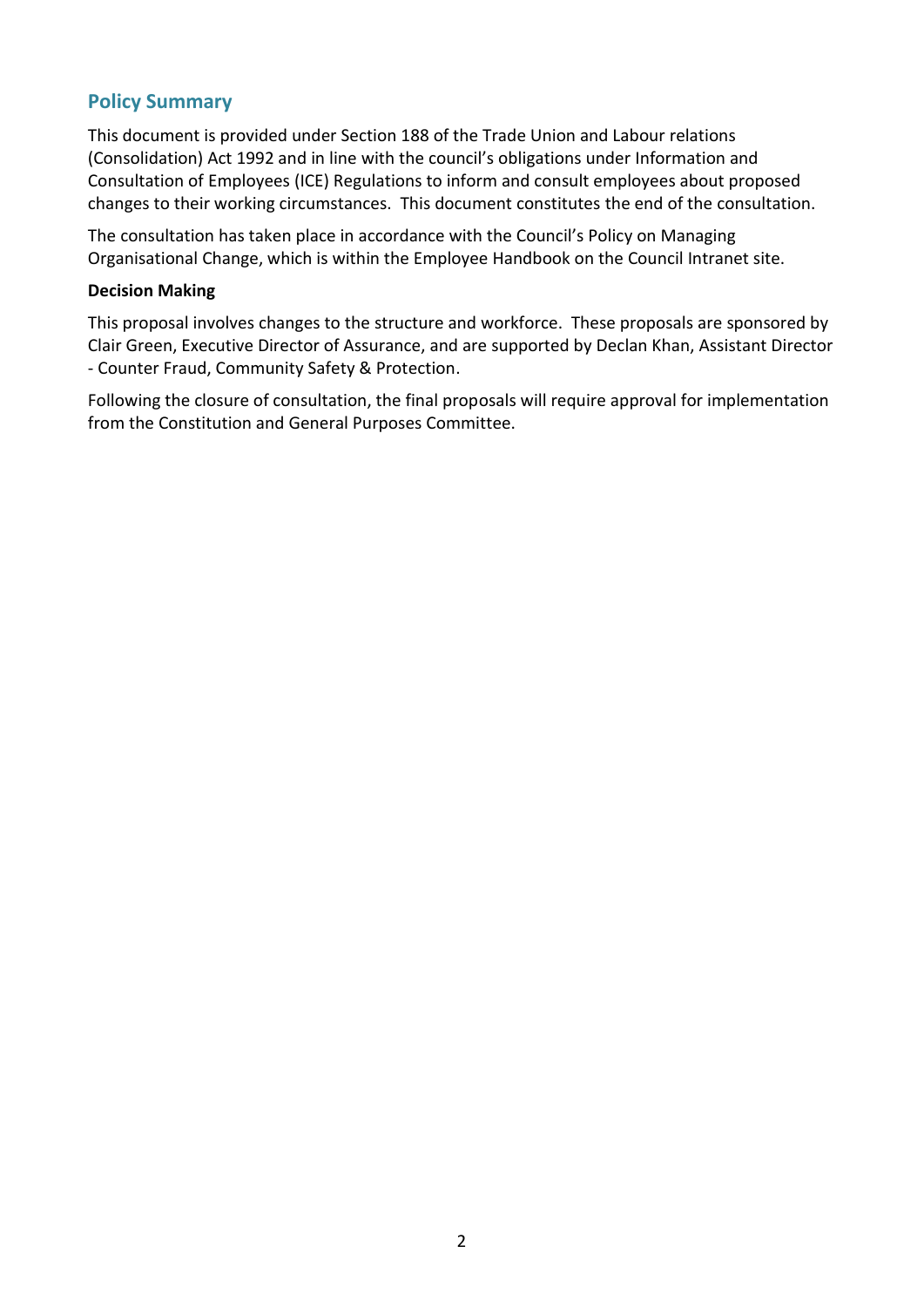| 1            |     |                                                          |  |
|--------------|-----|----------------------------------------------------------|--|
|              | 1.1 |                                                          |  |
|              | 1.2 |                                                          |  |
|              | 1.3 |                                                          |  |
| $\mathbf{2}$ |     |                                                          |  |
|              | 2.1 |                                                          |  |
|              | 2.3 |                                                          |  |
| 3            |     |                                                          |  |
| 4            |     |                                                          |  |
| 5            |     |                                                          |  |
|              | 5.1 |                                                          |  |
|              | 5.2 |                                                          |  |
|              | 5.3 | Final changes to service delivery and operating model 19 |  |
|              | 5.4 |                                                          |  |
| 6            |     |                                                          |  |
| 7            |     |                                                          |  |
| 8            |     |                                                          |  |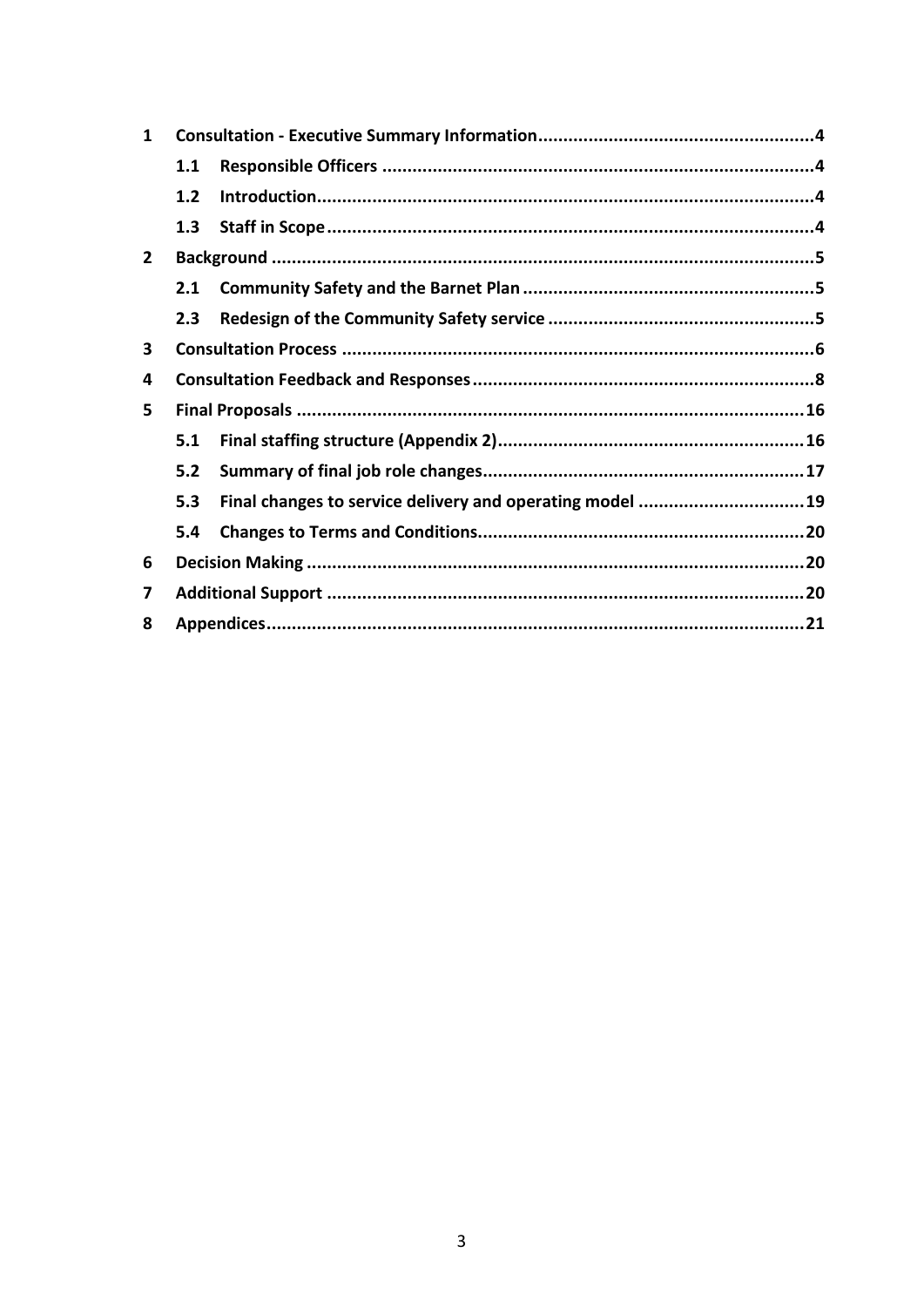# <span id="page-3-0"></span>**1 Consultation - Executive Summary Information**

# <span id="page-3-1"></span>**1.1 Responsible Officers**

| <b>Role</b>                | <b>Name</b>   | <b>Contact</b>              |
|----------------------------|---------------|-----------------------------|
| Lead Officer               | Declan Khan   | declan.khan@barnet.gov.uk   |
| Sponsor                    | Clair Green   | clair.green@barnet.gov.uk   |
| <b>HR Business Partner</b> | Vandana Mahan | vandana.mahan@barnet.gov.uk |

# <span id="page-3-2"></span>**1.2 Introduction**

Following the staff consultation this document outlines the final proposals for the new structure for the Community Safety Team, as well as addressing feedback from the consultation. The new structure is designed to focus resources as effectively as possible and improve the service offer made to Barnet residents.

The document outlines changes to the structure, the rationale for these changes and the next steps in regard to the selection process and implementation.

# <span id="page-3-3"></span>**1.3 Staff in Scope**

There are currently 28 posts (27.6 FTE) that are filled by 28 individuals (27.6 FTE), including 16 fixed term staff. There is currently 1 vacant post.

The current structure of the Community Safety Team includes the following posts:

| <b>JOB TITLE</b>                                                    | <b>GRADE</b> | <b>STATUS</b>                                  |
|---------------------------------------------------------------------|--------------|------------------------------------------------|
| 1 x Community Safety Manager                                        | Grade K      | Filled                                         |
| 1 x Community Safety Manager (CCTV)                                 | Grade K      | Vacant                                         |
| 1 x Prevent Co-ordinator and Hate Crime<br>Lead                     | Grade K      | Filled                                         |
| 1 x Community Safety Analyst                                        | Grade G      | Filled                                         |
| 1 x Community Safety MARAC Project<br>Coordinator                   | Grade G      | Filled                                         |
| 1 x Community Safety Project Officer-<br><b>Fixed term contract</b> | Grade I      | The current post holder is being<br>redeployed |
| 1 x Senior Partnership Performance Analyst                          | Grade J      | Filled                                         |
| 6 x Investigation and Enforcement Officer -<br>Permanent contract   | Grade I      | Filled                                         |
| 15 x Investigation and Enforcement Officer -<br>Fixed term contract | Grade I      | Filled                                         |

In addition to the staff in Community Safety Team the proposals include the transfer in of one post within the Corporate Anti-Fraud Team (CAFT) as below.

| JOB TITLE            | <b>GRADE</b> | <b>STATUS</b> |
|----------------------|--------------|---------------|
| Intelligence Officer | Grade G      | Filled        |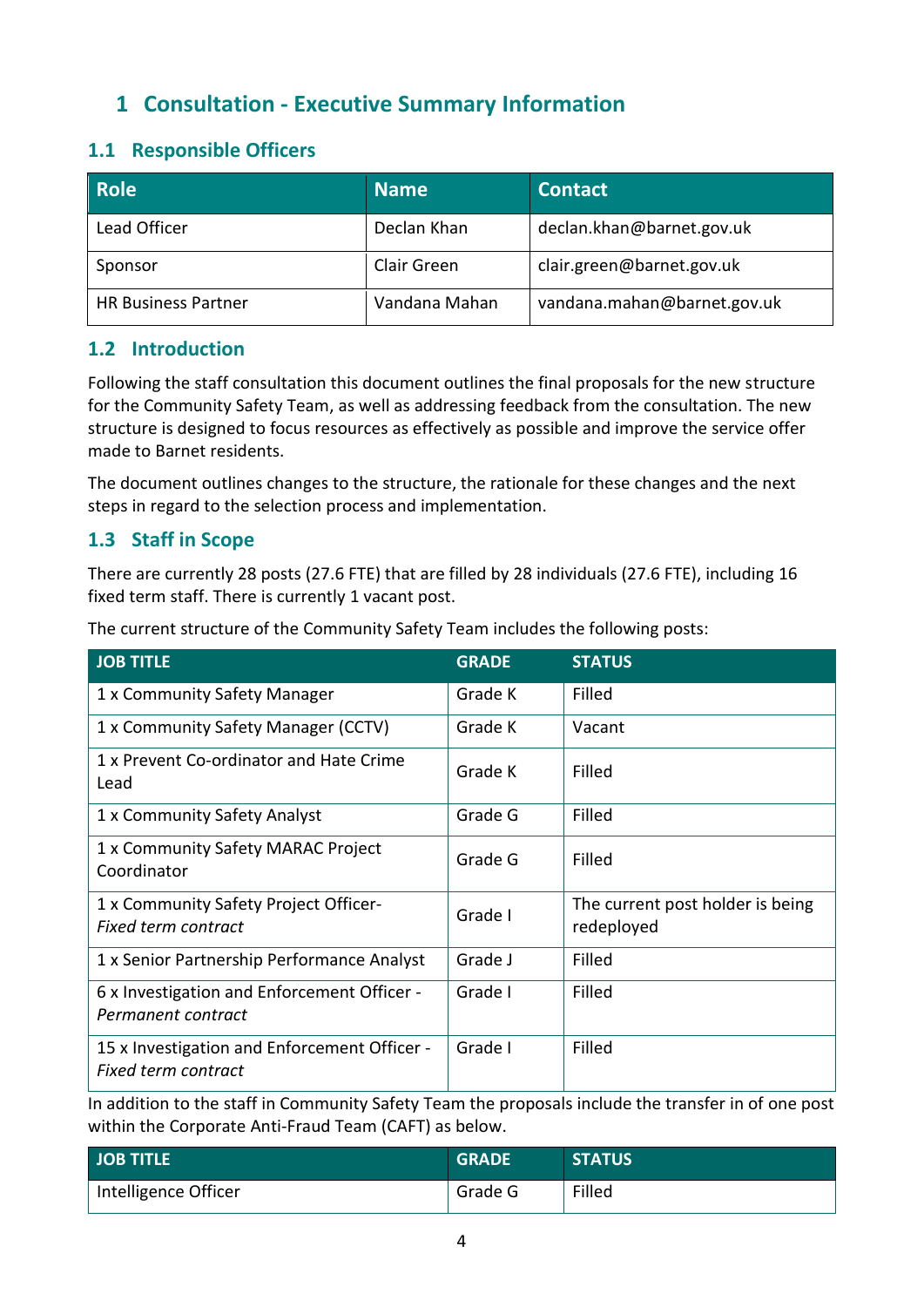# <span id="page-4-0"></span>**2 Background**

# <span id="page-4-1"></span>**2.1 Community Safety and the Barnet Plan**

The Barnet Plan vision is that: 'We care about the borough and want it to be a great place to live, work and visit. Listening to and working with residents and others, we want people to have opportunities to live healthy and fulfilling lives in safe and thriving communities. Providing good quality customer service in all that we do'.

The Barnet Plan 2021-2025 outlines the key outcomes of the council and how it will work to achieve those outcomes. The council and its partners will focus on four priorities over the next four years to realise its' vision:

- **Clean, safe and well run**: a place where our streets are clean and antisocial behaviour is dealt with so residents feel safe. Providing good quality, customer friendly services in all that we do
- **Family Friendly**: creating a Family Friendly Barnet, enabling opportunities for our children and young people to achieve their best
- **Healthy**: a place with fantastic facilities for all ages, enabling people to live happy and healthy lives
- **Thriving**: a place fit for the future, where all residents, businesses and visitors benefit from improved sustainable infrastructure and opportunity.

Under the council's priority of '**Clean, safe and well run**' the focus is on:

- Improving Customer Service
- Providing better environmental services and a cleaner borough
- Address issues of anti-social behaviour such as frauds, fly-tipping and noise nuisance
- Ensure robust financial management
- Unlocking and optimising the potential of Parks and Open Space.

Community Safety Team, within the Assurance Group supports the corporate priority of Clean, Safe and Well Run with a clear vision for 'A place where our streets are clean and anti-social behaviour is dealt with so residents feel safe'.

# <span id="page-4-2"></span>**2.3 Redesign of the Community Safety service**

The full rationale and proposed staffing structure for the Community Safety Team was outlined in depth in the opening consultation document presented to staff on 3 November 2021.

In summary, the redesign of the Community Safety Team includes the following main aims to:

- Provide a uniformed and highly visible, semi-official patrolling presence in our communities by seeking to reduce environmental crimes including fly tipping, littering and anti-social behaviour as well as combat the fear of general crime by providing reassurance and assistance in order to create a safer, more pleasant living environment within our communities.
- Adopt a new 7-day shift based working pattern to ensure the streets of Barnet are patrolled by uniformed council officers between the hours of 8am-8pm.
- Increase resource to create a ward-based approach to deal with community issues
- Increase the visible officer presence on the street
- Improve productivity and outcomes by exploring opportunities for different enforcement operational models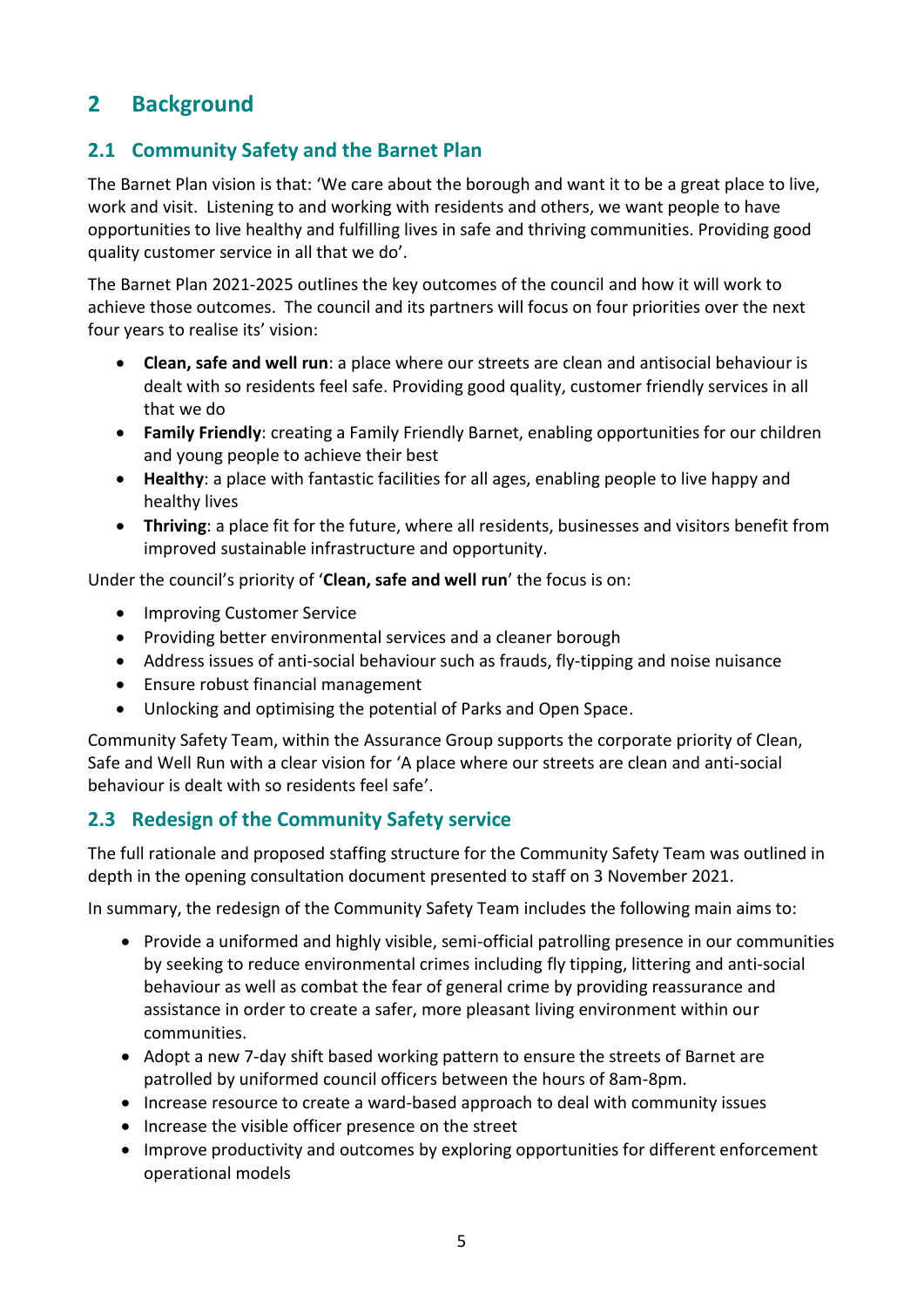- Enhance joint working/multi-tasking across the range of functions by creating a creating a specialist investigation and enforcement capability for the council.
- Work with partner organisations to address issues of anti-social behaviour such as frauds, fly-tipping, noise nuisance and illegal parking
- Obtain and collate intelligence on anti-social behaviour, suspicious conduct and criminal activity in order to instigate remedial counter measures.
- Be a point of liaison for Police, Law Enforcement Agencies (Enviro Agency, DVLA etc) MOPAC, Home Office as well as Council Departments, Partners and Community Groups to enable an effective coordinated response.

# <span id="page-5-0"></span>**3 Consultation Process**

The 30-day consultation for restructure of the Community Safety Team opened on Wednesday 3 December and closed on Friday 3 December 2021.

This section outlines how we engaged and consulted with staff, and how we received feedback and ideas. It also summarises the final timetable for the approval process and the proposed restructure.

Officer views are particularly sought on these elements:

- 1. The aims of the proposed redesign of the Community Safety Team and proposed changes to terms and conditions
- 2. Responsibilities and accountabilities in the role profiles effectively represents the areas of work
- 3. The division of specific areas of work for the team
- 4. The line managements arrangements.

# **3.1 Timetable**

The timetable for the consultation and proposed implementation was divided into two phases.

### **Phase 1: Consultation**

- Staff Briefing
- Collective Consultation (including Trade Unions)
- Individual Consultation (individual Employees)

### **Phase 2: Proposed Approval and Implementation**

- Approval by Constitution and General Purposes Committee 6 January 2022
- Implementation of new structure

During the formal consultation period staff were able to consider the proposal, give feedback through personal sessions, email and if they wish, discussion with their trade unions.

The consultation ended on 3 December 2021.

Following the end of the consultation a review of feedback and any necessary amendments have been made. The final proposal will be reported to the Constitution and General Purposes Committee on 6 January for decision and approval.

Once the new structure has been implemented, a recruitment process will begin for any vacant, or new posts within the service. An interview training session will also be offered to any interested staff to prepare them for the recruitment process.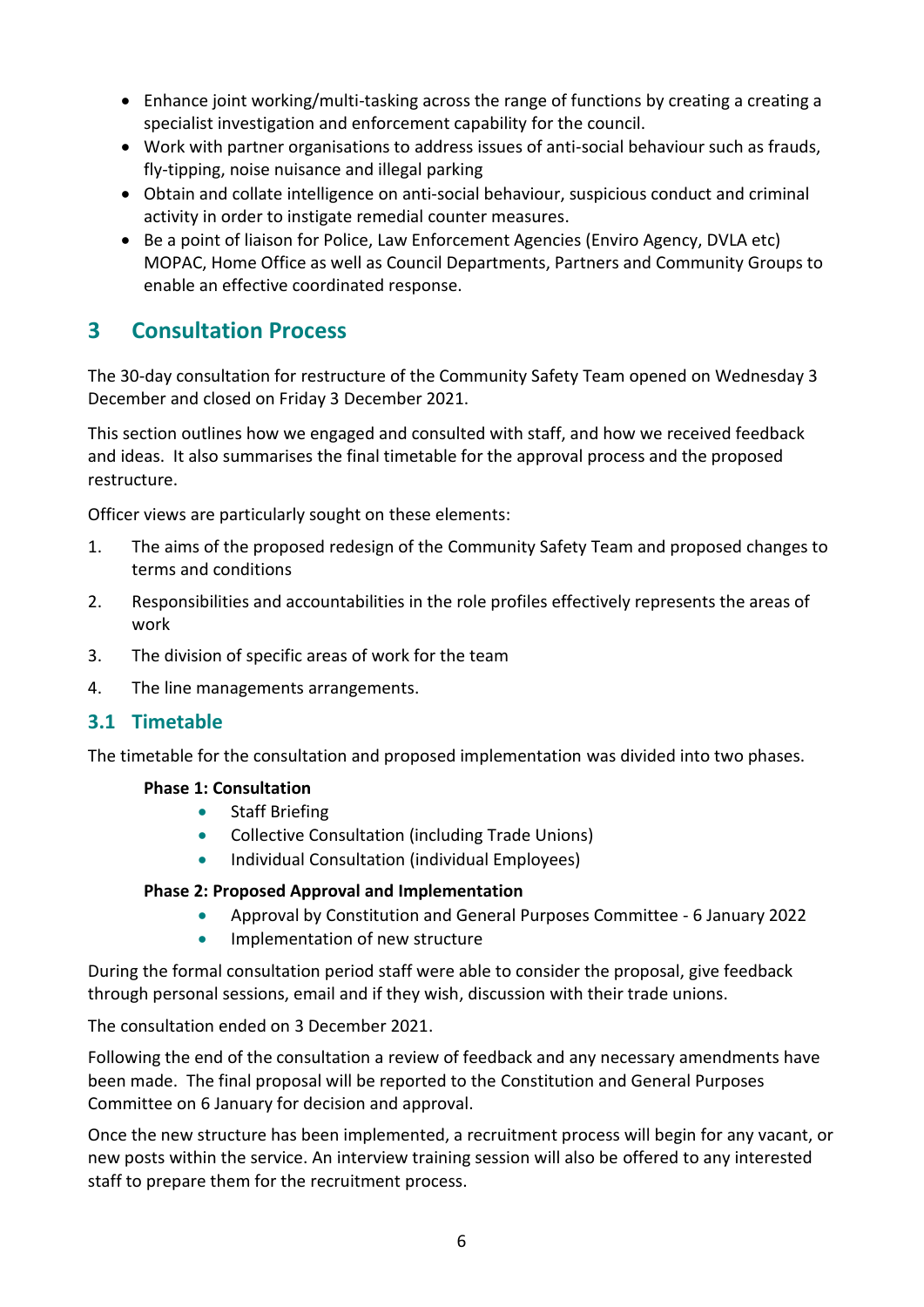The new structure will be implemented from 1<sup>st</sup> February 2022 and any vacancies will be fill after approval at Constitution and General Purposes Committee.

| <b>Date scheduled</b>        | <b>Consultation activity</b>                                                                                                                                                 |
|------------------------------|------------------------------------------------------------------------------------------------------------------------------------------------------------------------------|
| w/c 25 October               | Proposals shared with Trade Unions via email                                                                                                                                 |
| 3 November - 3 December 2021 | Opening of 30-day consultation period                                                                                                                                        |
|                              | Open consultation meeting with all staff in-scope                                                                                                                            |
|                              | Consultation document circulated to all in-scope staff via<br>email following the opening consultation meeting                                                               |
|                              | Following opening of consultation, personal meetings with<br>staff members ran during the consultation process (employee<br>can bring a trade union repetitive if they wish) |
| 3 December 2021              | Formal close of consultation                                                                                                                                                 |
| 6 - 8 December 2021          | Final review of all feedback and Final Consultation responses<br>prepared                                                                                                    |
| 9 December 2021              | Meet with Staff and Trade Unions to feedback on the Final<br>Consultation response.                                                                                          |
| 6 January 2022               | Approval at Constitution and General Purposes Committee                                                                                                                      |
| End of January 2022          | Applications open for vacant posts                                                                                                                                           |
| 1 February 2022              | Implementation of new structure                                                                                                                                              |

The table below sets the detailed consultation and recruitment timetable:

# **3.2 Responding to the Consultation**

Comments and ideas were invited from all staff affected by the proposals as part of the 30 days consultation. There were several options to give feedback or to ask questions:

- In writing
- Individually
- Collectively through organised meetings
- With Union representatives.

Every effort was made to communicate fully and openly in a timely manner with all staff affected by the proposal.

## **Collectively**

The launch meeting offered the opportunity to hear the details of the proposed structure, and information about the consultation.

### **Unions**

Members of either UNISON or GMB were able to discuss the proposal with their union representative and feed views back through them.

### **Frequently Asked Questions (FAQ)**

All questions asked or clarification sought (where this was not personal) were collected and responded to in the form of a FAQ document. Personal individual questions were responded to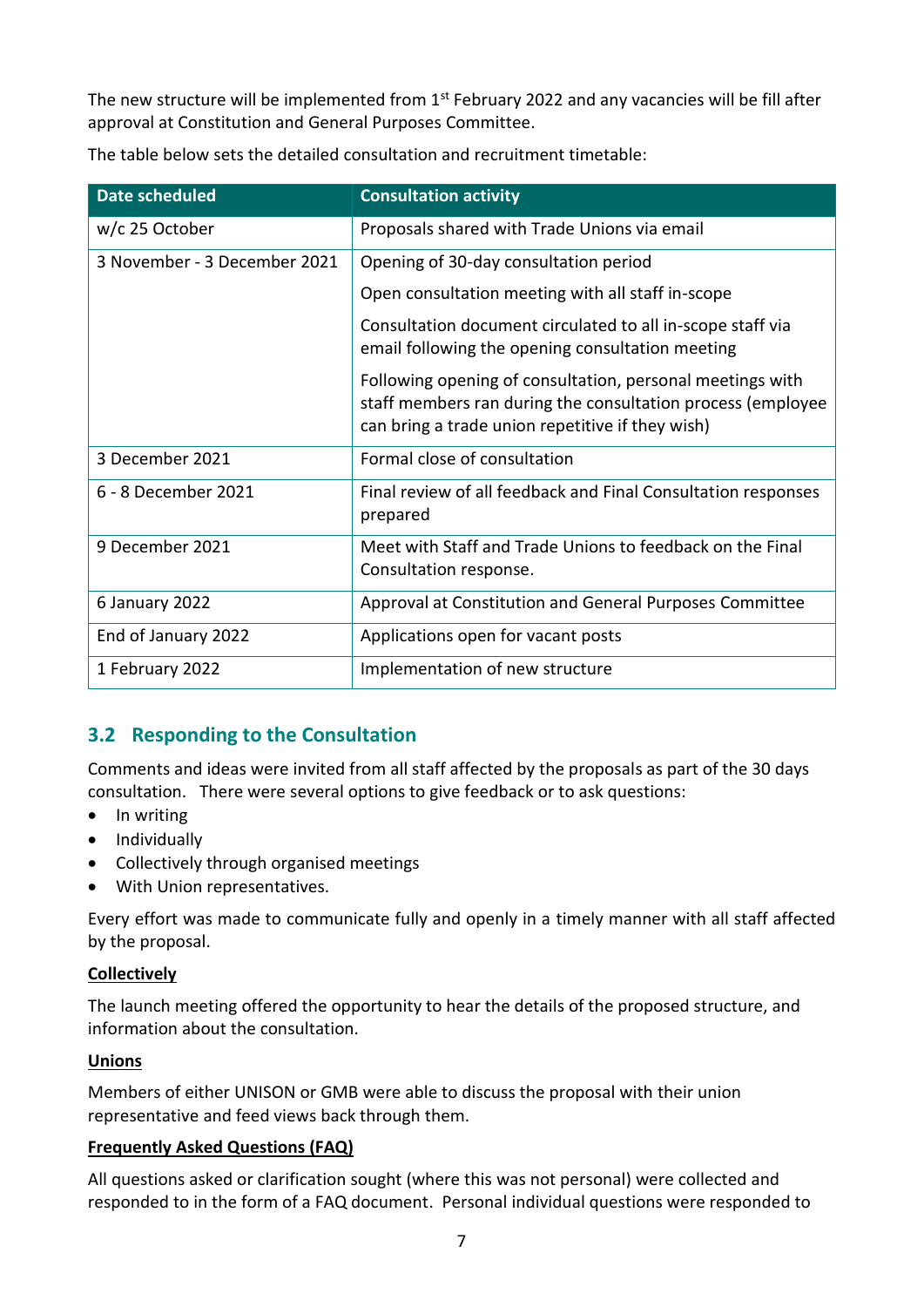directly so that all staff affected by the proposals have had the benefit of any additional information where requested.

# <span id="page-7-0"></span>**4 Consultation Feedback and Responses**

During the 30-day consultation period, formal and informal discussions have been held with all affected staff members to gather individual feedback. We received a number of email enquiries which were responded to on an individual basis. In addition, UNISON submitted a formal submission on the proposals on behalf of its' members within the service.

This feedback has been reviewed and considered by the Assistant Director of Counter Fraud, Community Safety and Protection.

Subsequently, the final proposals include changes to the staffing structure of the Community Safety Team, and individual job descriptions.

# **4.1 Staff feedback**

A final set of FAQs (Appendix 1) has been distributed to all affected staff which answers the frequently asked questions received through the consultation period.

We received feedback on a range of areas:

## **4.1.1 The aims of the proposed redesign of the Community Safety Team**

We received positive feedback to aim of the design of the Community Safety Team. There was clear support for the service to be split into two defined areas:

- Community Safety Operations
- CCTV and Intelligence.

### **4.1.2 Proposed changes to terms and conditions**

The proposals outlined a number of changes to terms and conditions:

### • **Change to working hours**

To address the issues around the team's exposure and contact with our residents, we proposed that all street-based officers adopt a working shift pattern covering 8am to 8pm Mondays to Fridays with weekend and bank holiday working on a rota basis covering 10am to 5pm on Saturdays and 10am to 4pm on Sundays and bank holidays. Normal weekday shift patterns will be 8am to 4pm, 10am to 6pm and 12pm to 8pm.

| <b>You said</b>                                           | <b>Our response</b>                                                                                                                                                                                                 |
|-----------------------------------------------------------|---------------------------------------------------------------------------------------------------------------------------------------------------------------------------------------------------------------------|
| How many hours will I be contracted to work<br>each week? | All staff in the Community Safety Team would<br>continue to work 36 hours per week.                                                                                                                                 |
|                                                           | Street-based officers will be expected to work 36<br>hours spread across the 7-day week.                                                                                                                            |
|                                                           | Street-based Team Leaders will work 36 hours<br>Monday-Friday. In addition, they will be expected<br>be on-call at the weekend (cover 1 week out of 7<br>weeks to answer any out of normal working hours<br>calls). |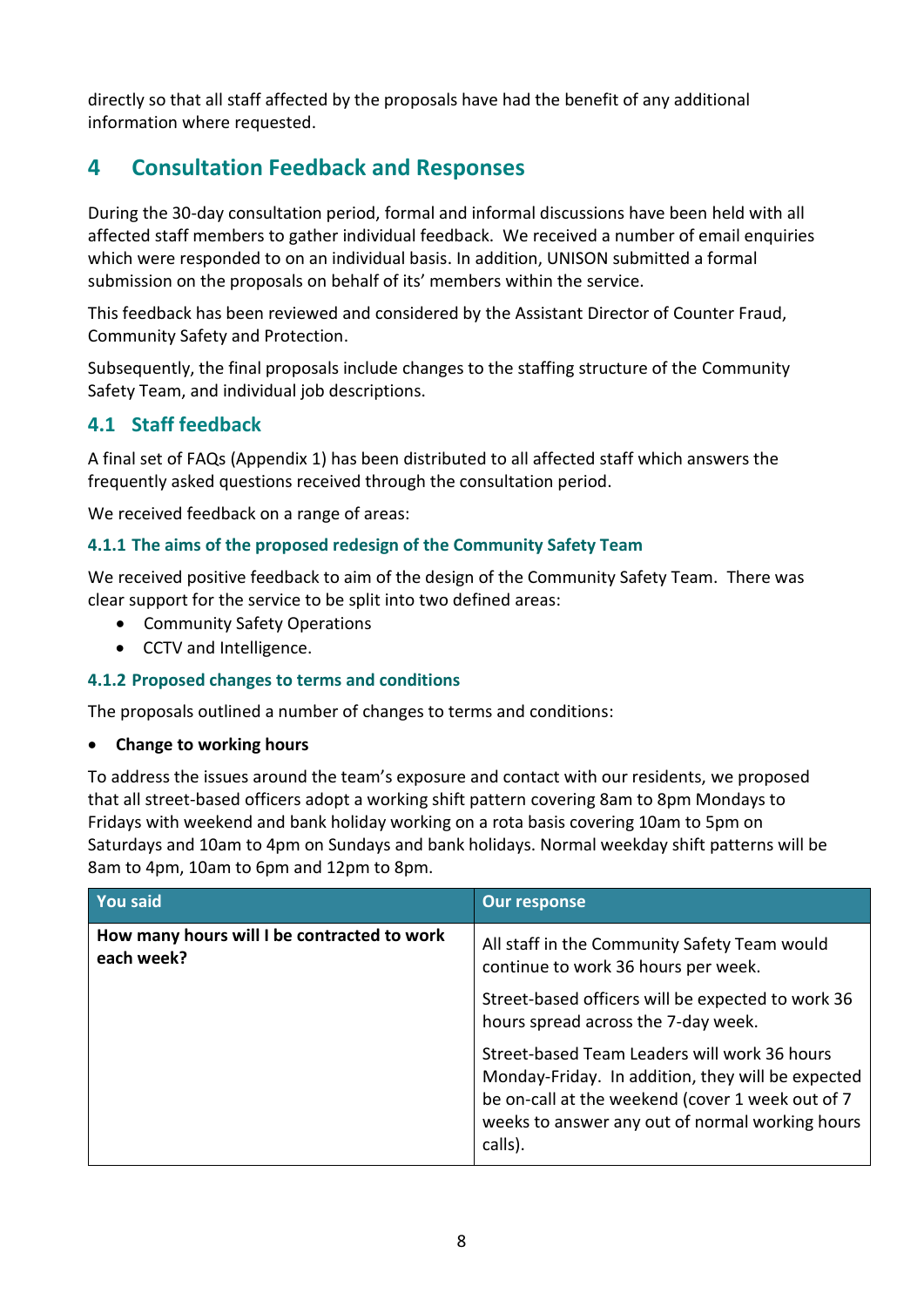| We receive concerns about working at the<br>weekend - including impact on family life. | To address the issues around the team's exposure<br>and contact with our residents, street-based<br>officers will adopt a working shift pattern<br>covering:                                                                                                                                                                |
|----------------------------------------------------------------------------------------|-----------------------------------------------------------------------------------------------------------------------------------------------------------------------------------------------------------------------------------------------------------------------------------------------------------------------------|
|                                                                                        | Mondays to Fridays - 8am to 8pm<br>Saturdays - 10am to 5pm<br>Sundays and bank holidays - 10am to 4pm                                                                                                                                                                                                                       |
|                                                                                        | We have reviewed the shift rota to reduce the<br>number of staff expected to work on the<br>weekends from 4 to 2 officers on either a<br>Saturday or Sunday.                                                                                                                                                                |
|                                                                                        | The new rota is available at Appendix 2.                                                                                                                                                                                                                                                                                    |
|                                                                                        | By reducing the number of officers from 4 to 2<br>street-based officers at the weekend we are still<br>able to provide an increased service but reduced<br>the impact on family life.                                                                                                                                       |
|                                                                                        | We envisage this will mean street-based officers<br>will work on either a Saturday or Sunday<br>approximately every 4 weeks.                                                                                                                                                                                                |
|                                                                                        | Street-based officers will also be able to 'swop'<br>shifts with colleagues if they are unable to work<br>on an allocated day.                                                                                                                                                                                              |
|                                                                                        | In addition, we will also change the non-working<br>days to allow for officers to have a consecutive<br>weekend - for example, if you are on the rota on a<br>Saturday - your non-working days will be Sunday<br>and Monday, if you are on the rota for a Sunday -<br>your non-working days will be Friday and<br>Saturday. |
| You asked how you would be reimbursed for<br>working at the weekend.                   | In addition to being paid your normal 36 hours,<br>street-based officers will get an additional<br>enhancement for working at the weekend (based<br>on their standard hourly rate):                                                                                                                                         |
|                                                                                        | Remuneration for weekend and bank holiday<br>working in line with the Council's Overtime and<br><b>Enhanced Payments Policy.</b>                                                                                                                                                                                            |
|                                                                                        | 25% per normal hourly rate on a Saturday<br>(for example, you will get paid an<br>additional 0.25 of your normal hourly rate<br>for working on a Saturday)<br>50% per normal hourly rate on Sunday (for<br>example, you will get paid an additional<br>0.5 of your normal hourly rate for working<br>on a Sunday)           |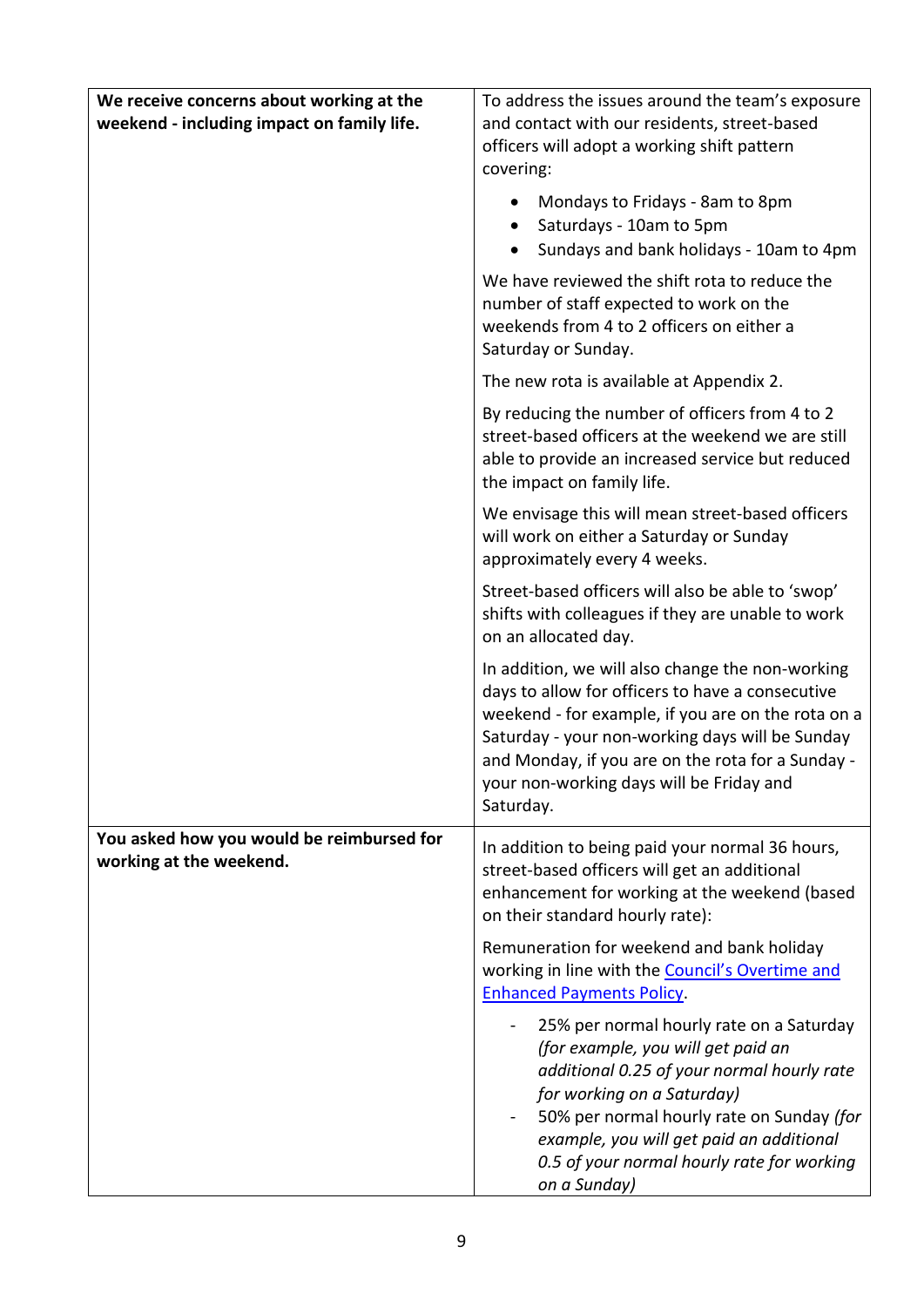| 100% per normal hourly rate on a Bank Holiday<br>(for example, you will get paid an additional hour<br>(paid per hour) of your normal hourly rate for<br>working on a bank holiday).                                             |
|----------------------------------------------------------------------------------------------------------------------------------------------------------------------------------------------------------------------------------|
| Any staff working over the usual 36 hours will be<br>paid over-time as set out in the Council's<br>Overtime and Enhanced Payments Policy. For<br>example, staff will be invited to work overtime at<br>special community events. |
|                                                                                                                                                                                                                                  |

### • **On call rota for Team Leaders and Managers**

We proposed that street-based Team Leaders and managers will be required to be available on an Out of Hours 'on Call' rota basis to deal with any Community Safety issues raised by police or other partner in relation to crime. This role will not require attendance at any incident but may require dissemination of information to senior management and Ward councillors. The appropriate remuneration package will be applied.

Assistant Director of Counter Fraud, Community Safety & Protection and the Head of Community Safety, Enforcement CCTV and Intelligence will also be required to be on the Out of Hours 'on Call' rota. There will not be any additional remuneration attached to these duties as it falls within the remit of the job description.

| <b>You said</b>                                                          | <b>Our response</b>                                                                                                                                                                                                                                                                                                    |
|--------------------------------------------------------------------------|------------------------------------------------------------------------------------------------------------------------------------------------------------------------------------------------------------------------------------------------------------------------------------------------------------------------|
| You asked for more information on the plans<br>for managers on-call rota | The Assistant Director of Counter Fraud,<br>Community Safety & Protection, the Head of<br>Community Safety, Enforcement CCTV &<br>Intelligence, Community Safety Operations<br>Manager, CCTV and Intelligence Manager and 3<br>street-based Team Leaders will be required to be<br>on the Out of Hours 'on call' rota. |
|                                                                          | Assuming all posts are filled, these 7 managers<br>will work to a rota which will mean they will be<br>expected to cover 1 week out of every 7 weeks to<br>answer any out of normal working hours calls (for<br>example Monday-Fridays 8pm-8am and Saturdays<br>and Sundays).                                          |
|                                                                          | When on-call we envisage that managers will only<br>be taking calls from police or other council service<br>who require input/advice from the Community<br>Safety Team. This will not be a public information<br>line.                                                                                                 |
|                                                                          | On-call managers will not be required to attend<br>the office or any part of the borough whilst on<br>call. The function is purely as a point of contact<br>for partner agencies or internal departments.                                                                                                              |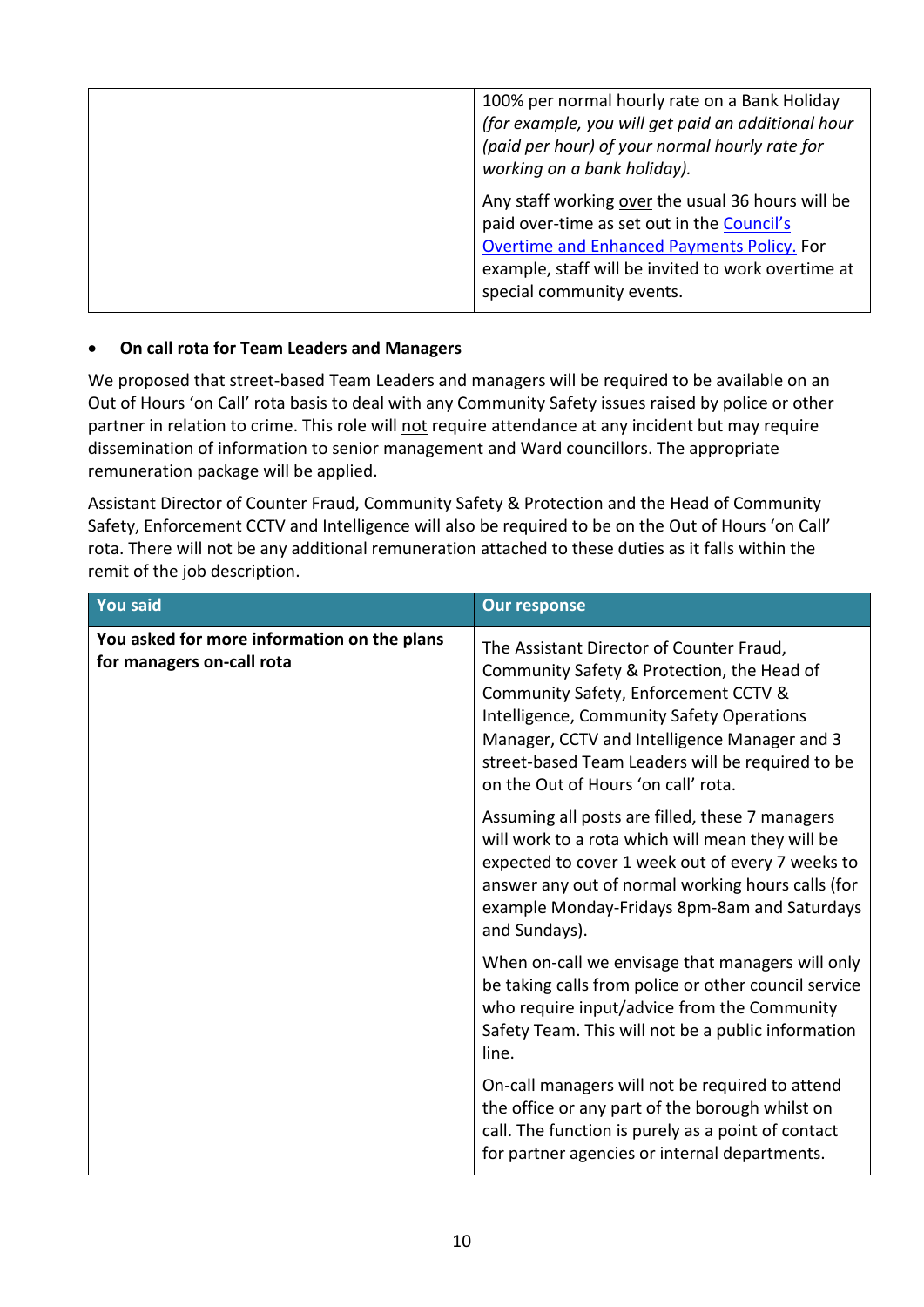| <sup>1</sup> The Community Safety Operations Manager, |
|-------------------------------------------------------|
| CCTV and Intelligence Manager and 3 street-           |
| based Team Leaders will receive an additional fee     |
| of £1500 per annum added to their normal salary.      |
|                                                       |

We will review the on-call rota after the first 3 months to assess the number, and type of calls received. If the level of calls is low during this period, we will consider whether an on-call rota is required in the long term, and what alternative provision may be required.

### • **Officer protection (and equipment)**

The safety of our officers is always paramount. Street-based officers will be issued with Body Worn Video (BWV) to wear when conducting uniformed patrols. Officers will be supplied with stab proof clothing and slash proof gloves to wear on patrols when deemed appropriate.

| <b>You said</b>                                                                                                   | <b>Our response</b>                                                                                                                                                                                                                                                                                                                                                |
|-------------------------------------------------------------------------------------------------------------------|--------------------------------------------------------------------------------------------------------------------------------------------------------------------------------------------------------------------------------------------------------------------------------------------------------------------------------------------------------------------|
| You asked if we would supply head torches as<br>standard equipment                                                | Yes, we will provide head torches                                                                                                                                                                                                                                                                                                                                  |
| You asked if we could issue uniform suitable<br>for winter wear                                                   | Yes, we will provide a range of uniform suitable<br>for the winter including winter gloves, coats and<br>hats.                                                                                                                                                                                                                                                     |
| You asked if all street-based officers be<br>required to wear stab proof clothing whilst<br>working on the street | Each officer will be provided with their own stab<br>proof clothing as part of their uniform.<br>We are currently assessing options so that all<br>officers are given the correct level of Personal<br>Protective Equipment in line with their roles and<br>requirements.<br>This protective clothing will be worn when the<br>service deems it to be appropriate. |

## **4.1.3 Responsibilities and accountabilities in the role profiles effectively represents the areas of work**

We asked for comments on the roles, responsibilities and accountability defined in the new structure and role profiles. We received a range of comments and questions to clarify the new roles profile of the Head of Service in relation to the Channel and PREVENT activities. The role profile has been updated accordingly.

We acknowledge that the service is currently working with a number of vacancies at management level which has led to a number of additional duties on current staff at a range of levels. The new structure aims to clearly define roles and responsibilities with a view to reducing onerous administrative and oversight tasks to allow street-based officer roles to function efficiently.

| You said                                                                                                               | <b>Our response</b>                                                                                                                                                                                                   |
|------------------------------------------------------------------------------------------------------------------------|-----------------------------------------------------------------------------------------------------------------------------------------------------------------------------------------------------------------------|
| <b>Will the Community Safety Operations</b><br>Manager and the CCTV and Intelligence<br><b>Manager manage budgets?</b> | No - due to the complexity of the community<br>safety budget and funding streams management<br>of the budgets through BDM Integra will be<br>transferred to the new Head of Service and<br><b>Assistant Director.</b> |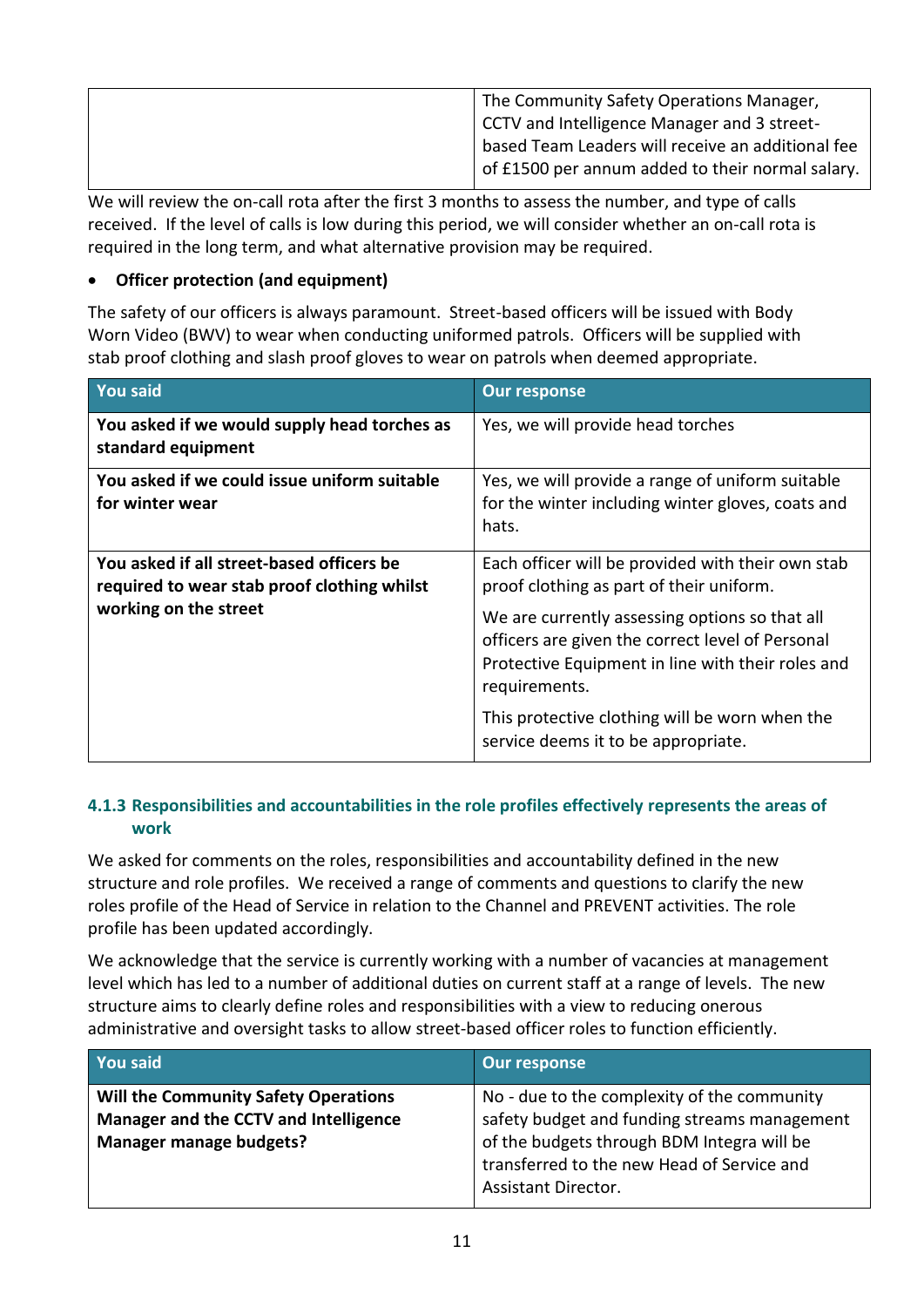| Who will deal with members enquiries<br>regarding problems with anti-social behaviour<br>and environmental protection issues? | In the new structure, the Community Safety<br>Operations Manager, Head of Service and the<br>Assistant Director will be the main point of<br>contact for all ward councillors to raise concerns<br>about anti-social behaviour and environmental<br>protection issues.                                                                                                                                                                                                                                                                                   |
|-------------------------------------------------------------------------------------------------------------------------------|----------------------------------------------------------------------------------------------------------------------------------------------------------------------------------------------------------------------------------------------------------------------------------------------------------------------------------------------------------------------------------------------------------------------------------------------------------------------------------------------------------------------------------------------------------|
|                                                                                                                               | Members Enquiries will remain a method of<br>alerting the Community Safety Team to problems<br>and we expect the Team Leaders to work with the<br>Community Safety Operations Manager to keep<br>councillors up to date on progress.                                                                                                                                                                                                                                                                                                                     |
| Will street-based Team Leaders be expected to<br>carry out street-based duties?                                               | Yes. Team Leaders will be expected to carry out<br>street-based duties within their allocated wards.                                                                                                                                                                                                                                                                                                                                                                                                                                                     |
|                                                                                                                               | We will review the current processes to ensure<br>they are streamlined to reduce the time spent to<br>complete investigations. All unnecessary<br>administrative work will be removed from their<br>daily tasking. It is envisaged that no more than<br>50% of their role will be administrative for their<br>assigned area. The remaining 50% will be<br>dedicated to work on their allocated wards.<br>Investigation and Enforcement Officers will be<br>expected to take on the full investigation of a<br>case with Team Leaders offering advice and |
|                                                                                                                               | guidance as required.                                                                                                                                                                                                                                                                                                                                                                                                                                                                                                                                    |
| Have the job descriptions been compared to<br>current market rate for similar roles?                                          | All job descriptions have been evaluated<br>following the normal HR process and moderated<br>by Unions. The roles have been created on the<br>business requirements and priorities of the<br>council to deliver a community safety service<br>within the borough of Barnet.                                                                                                                                                                                                                                                                              |

# **4.1.4 The division of specific areas of work for the team**

We received a few comments regarding specific area of work for the team.

| <b>You said</b>                                                                   | <b>Our response</b>                                                                                                                                                                                                                                                                                                                          |
|-----------------------------------------------------------------------------------|----------------------------------------------------------------------------------------------------------------------------------------------------------------------------------------------------------------------------------------------------------------------------------------------------------------------------------------------|
| Is there scope to create a dedicated<br><b>Environmental Enforcement Manager?</b> | No - The role of Environmental Enforcement is<br>wide ranging. Elements that fall within the remit<br>of Community Safety Team will be within the<br>scope of the Community Safety Operations<br>Manager. Other areas of Environmental<br>Enforcement will be handled by Environmental<br>Health Officers or partners with a specific remit. |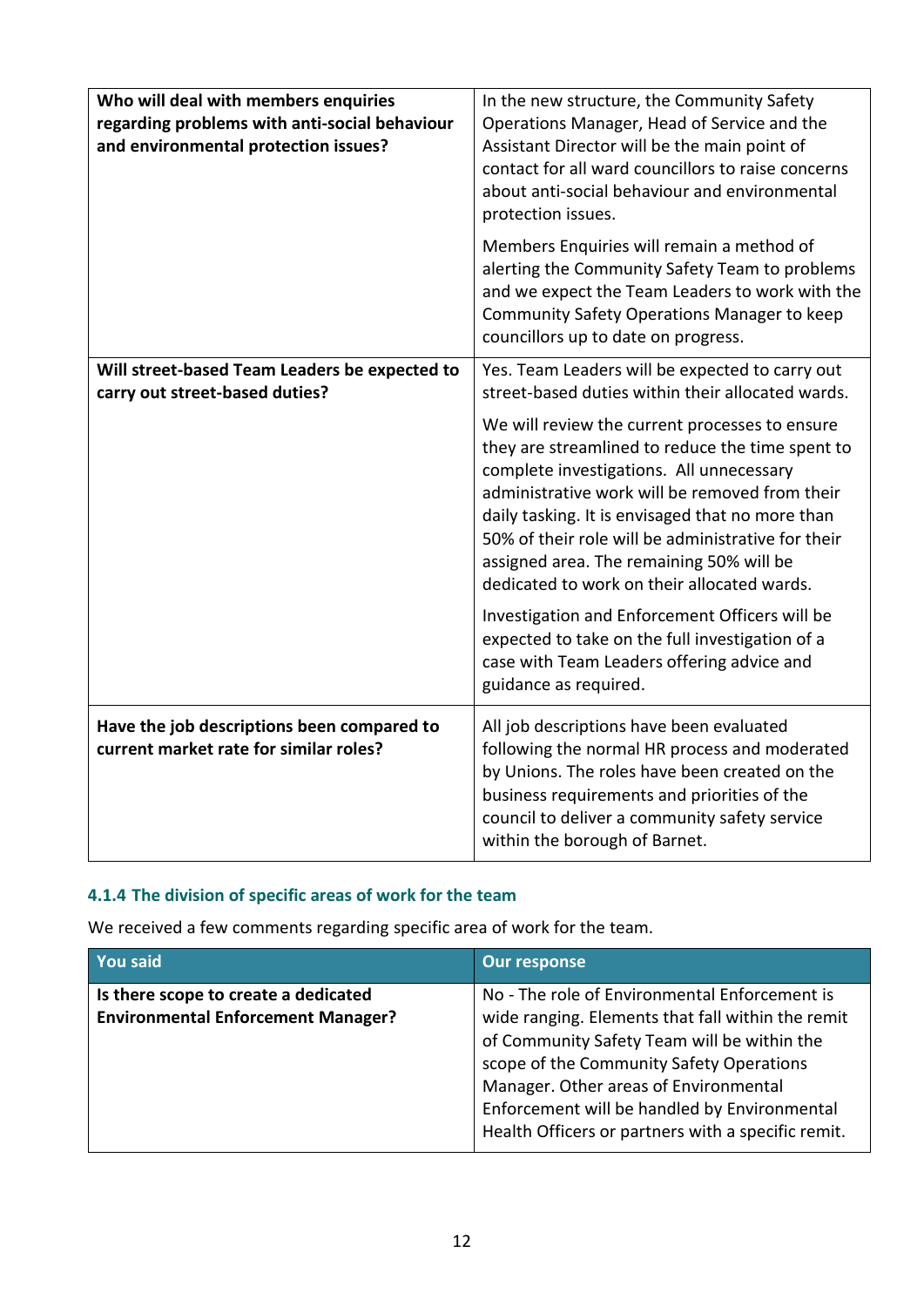### **4.1.5 The line managements arrangements**

The comments we received regarding line management arrangements in relation to the creation of a Head of service post and 3 Team Leader posts were positive, with no adverse views on the new structural arrangements in relation to the CCTV & Intelligence Manager post.

#### **Additional Themes:**

Furthermore, feedback received from staff through the consultation period identified further themes:

#### **4.1.6 Training and Development**

Training and development will be offered following the implementation of the new structure. Throughout the consultation, staff asked for more information about the training.

| <b>You said</b>                      | <b>Our response</b>                                                                                                                                                                                                                                                                                    |
|--------------------------------------|--------------------------------------------------------------------------------------------------------------------------------------------------------------------------------------------------------------------------------------------------------------------------------------------------------|
| What formal training will you offer? | All officers will be offered training, including<br>investigation and intelligences courses.                                                                                                                                                                                                           |
|                                      | Investigation training will be given to all street-<br>based officers which will cover the law and<br>preliminary investigations, quality witness<br>statements and investigative interviewing<br>techniques. These courses will lead to a<br>professional IRRV Award in Core Investigation<br>skills. |
|                                      | Intelligence training will be offered to Intelligence<br>Officers - this will include introduction to<br>intelligence, open sources and comms data<br>acquisition and intelligence development.                                                                                                        |
|                                      | This training will be arranged for early 2022.                                                                                                                                                                                                                                                         |

In addition, we will offer management training to all new Team Leaders to manage staff performance and objective setting. This will enable better allocation and monitoring of the tasks given to officers.

#### **4.1.7 Recruitment**

We received a number of questions to our approach to recruit to the new and vacant posts.

Once the new structure has been implemented, a recruitment process will begin for any vacant or new posts within the service.

Interview training sessions will also be provided to any interested staff to prepare them for the recruitment process.

| You said                                      | Our response                                                                                                                                                         |
|-----------------------------------------------|----------------------------------------------------------------------------------------------------------------------------------------------------------------------|
| When will you interview for the vacant posts? | All vacant posts will be advertised following<br>approval of the new structure at Constitution and<br>General Purposes Committee towards the end of<br>January 2022. |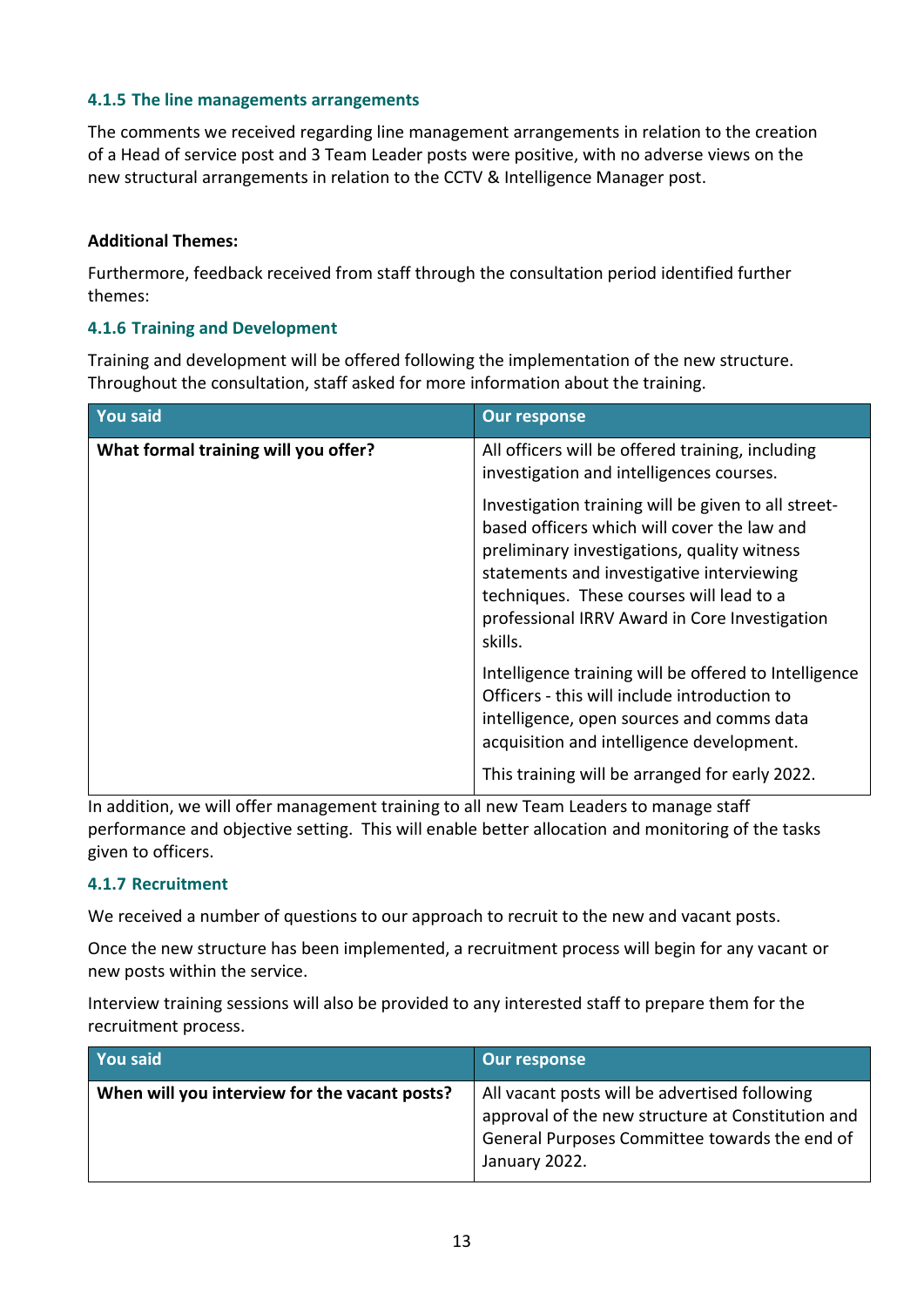| Will the Team Leaders posts be assimilated<br>from existing roles?                        | No, the new Team Leader roles will be advertised<br>internally through the usual recruitment process.                                                                       |  |
|-------------------------------------------------------------------------------------------|-----------------------------------------------------------------------------------------------------------------------------------------------------------------------------|--|
| Will Investigation and Enforcement Officers<br>need to apply for the new permanent posts? | All current Investigation and Enforcement (I&E)<br>officers on permanent contract posts will be<br>assimilated into the new Investigation and<br>Enforcement officer posts. |  |
|                                                                                           | Investigation and Enforcement officers on one-<br>year fixed term contracts will be invited to submit<br>a formal confirmation of interest in the new<br>permanent posts.   |  |
| Can I apply for more than one role in the new<br>structure?                               | Yes - all officers are invited to apply for any of the<br>vacant posts within the new structure.                                                                            |  |
| Will you issue new contracts?                                                             | Yes, all staff within the Community Safety Team<br>will be issued new contracts which will include<br>the new Terms and Conditions.                                         |  |

# **4.2 Unison feedback**

We received a number of questions from Barnet Unison via email. We have summarised their comments and our responses.

| <b>Unison questions (summarised)</b>                                                                                                                                                                              | <b>Our response</b>                                                                                                                                                                                          |
|-------------------------------------------------------------------------------------------------------------------------------------------------------------------------------------------------------------------|--------------------------------------------------------------------------------------------------------------------------------------------------------------------------------------------------------------|
| Has any data been provided from the council's<br>experiences of the contracted service in terms<br>of the design of the service? For example, has<br>any data been provided to show peaks and<br>troughs of work? | We currently contract an external provider who<br>provides a uniformed patrol to issue FPNs. Peaks<br>and troughs are in alignment with seasonal<br>activities that take place in and around the<br>borough. |
| Does the current contracted service provide an<br>on-call system and what does it look like?                                                                                                                      | The current provider does not have an on-call<br>system. They work up until 8pm Monday to                                                                                                                    |
| Does the current contracted service run a shift<br>system and what does their rota look like?                                                                                                                     | Friday and also cover the borough at the<br>weekends. They are deployed to areas around the<br>borough by the Community Safety Manager. If                                                                   |
| Are any lessons that can be learned from their<br>approach in order we avoid any pitfalls.                                                                                                                        | there are events taking place, they are requested<br>to patrol those areas.                                                                                                                                  |
|                                                                                                                                                                                                                   | There are currently 4-6 contracted officers<br>working in uniform every day covering 8-10 hour<br>duties.                                                                                                    |
| It is important that staff are remunerated for<br>working unsocial hours/weekends, and is                                                                                                                         | Creating a shift-based service is critical to the<br>delivery of the service and ensuring that staff are                                                                                                     |
| something UNISON takes seriously.                                                                                                                                                                                 | remunerated for working unsocial                                                                                                                                                                             |
| There have been some changes to the pay for<br>some grades recently including for those staff<br>above Grade F in order to account for working<br>weekends e.g. Street Scene supervisors.                         | hours/weekends very important. We have<br>following the council's agreed policy on<br>remuneration.                                                                                                          |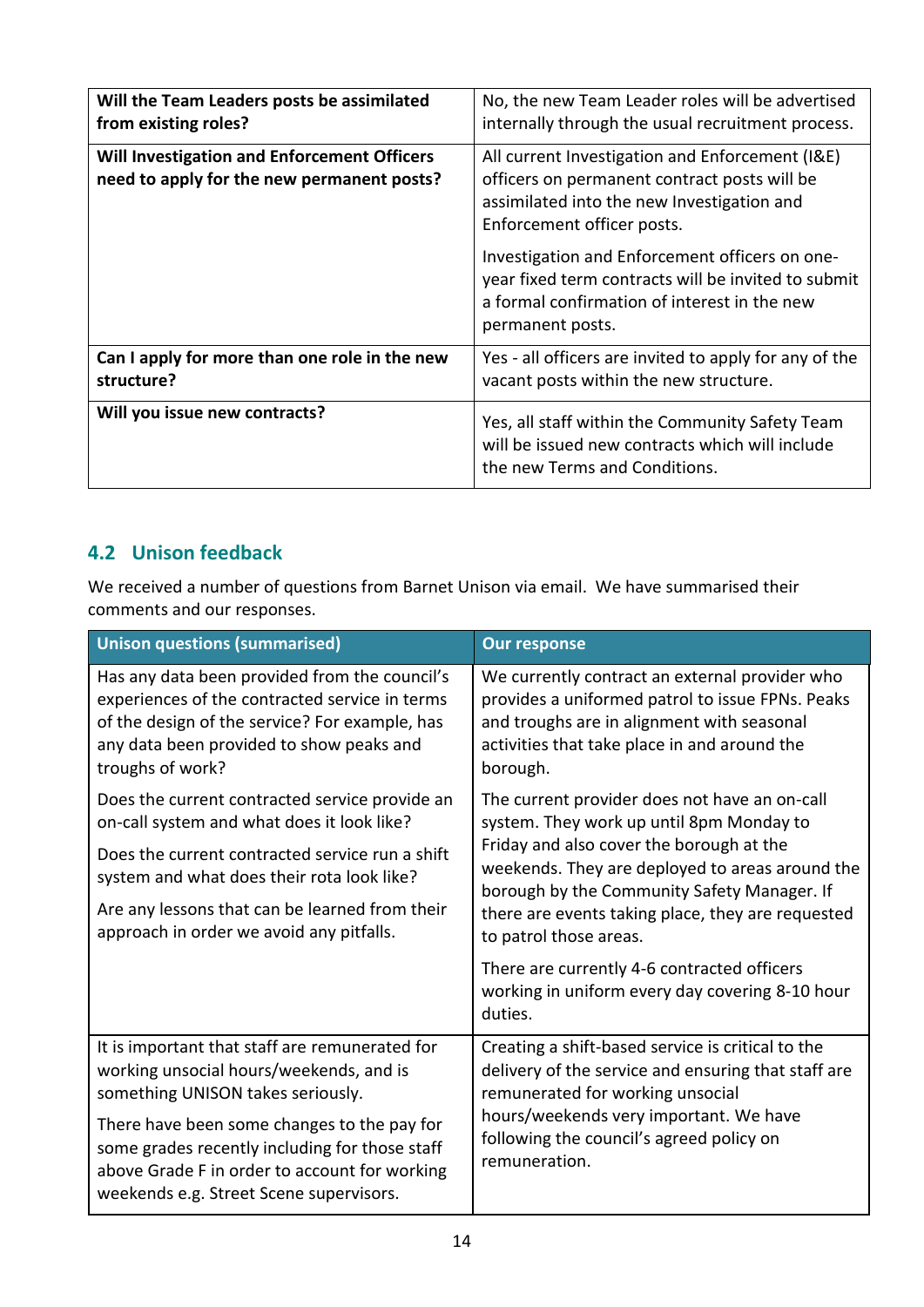| Please could you provide a copy of the proposed                                                                                                                                                    | We will include an updated rota as port of the                                               |
|----------------------------------------------------------------------------------------------------------------------------------------------------------------------------------------------------|----------------------------------------------------------------------------------------------|
| rota and the agreed rota following consultation.                                                                                                                                                   | 'Close of consultation' documentation.                                                       |
| Please note that Unified Reward consultations<br>are about to start, and the above payments may<br>be subject to change.                                                                           | Following the Unified Reward consultation, we<br>will apply the new rates where appropriate. |
| It is important that sufficient resources are                                                                                                                                                      | We have considered the requirement for                                                       |
| provided for the admin roles that are needed to                                                                                                                                                    | additional administrative support and have                                                   |
| successfully support the launch of this new in-                                                                                                                                                    | increased capacity to two Business Support                                                   |
| house service.                                                                                                                                                                                     | Officers.                                                                                    |
| The amount of admin resource required to<br>enable a new structure to embed and deliver<br>can be underestimated. Perhaps this could be<br>included as part of a built-in review of the<br>service |                                                                                              |
| Will you build in a review period for any                                                                                                                                                          | We will review the new service structure after the                                           |
| restructure in order that the service can swiftly                                                                                                                                                  | first 3 months. We will also complete a $6th$ month                                          |
| flex to change of circumstances.                                                                                                                                                                   | assessment of performance                                                                    |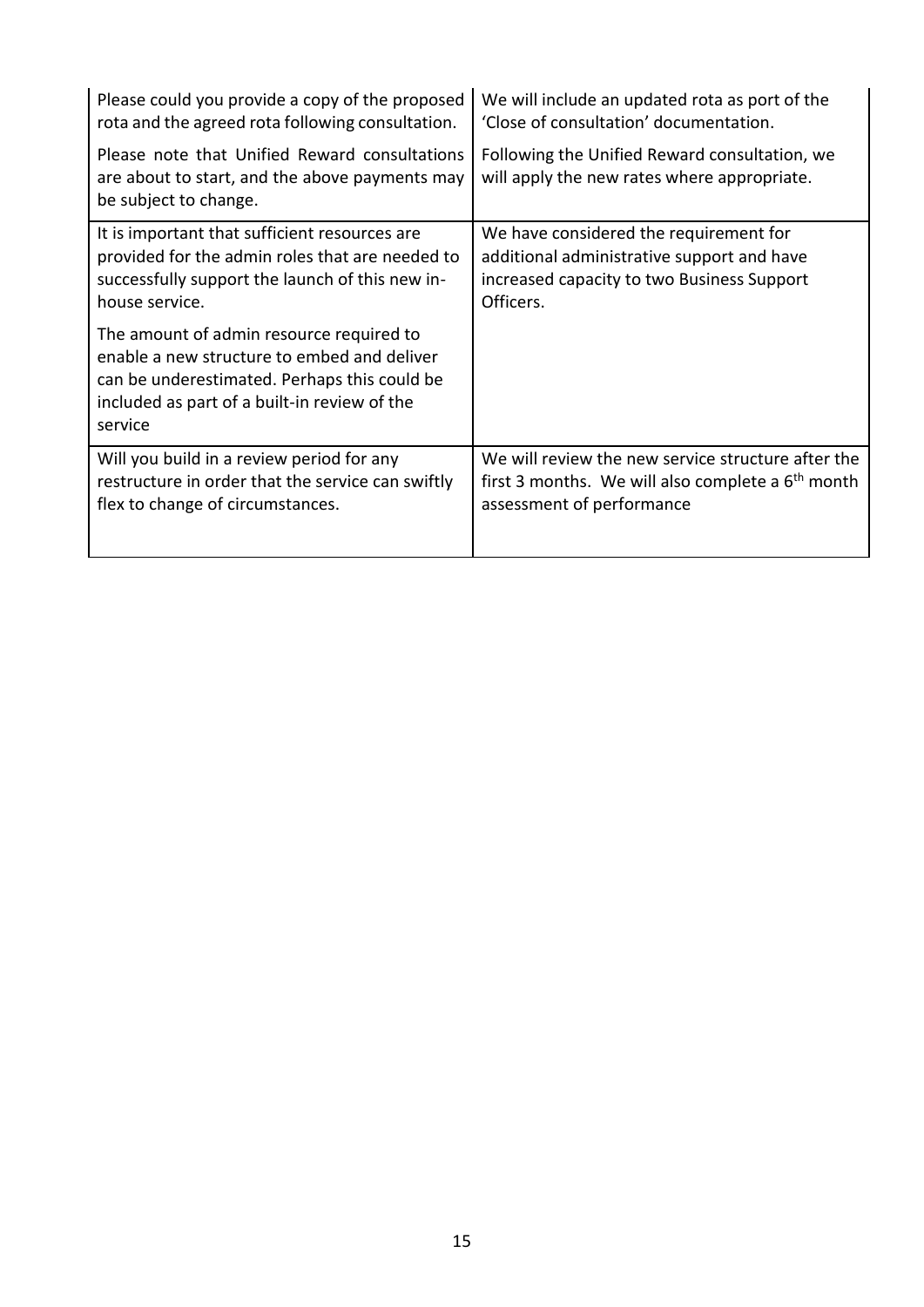# <span id="page-15-0"></span>**5 Final Proposals**

# <span id="page-15-1"></span>**5.1 Final staffing structure (Appendix 2)**

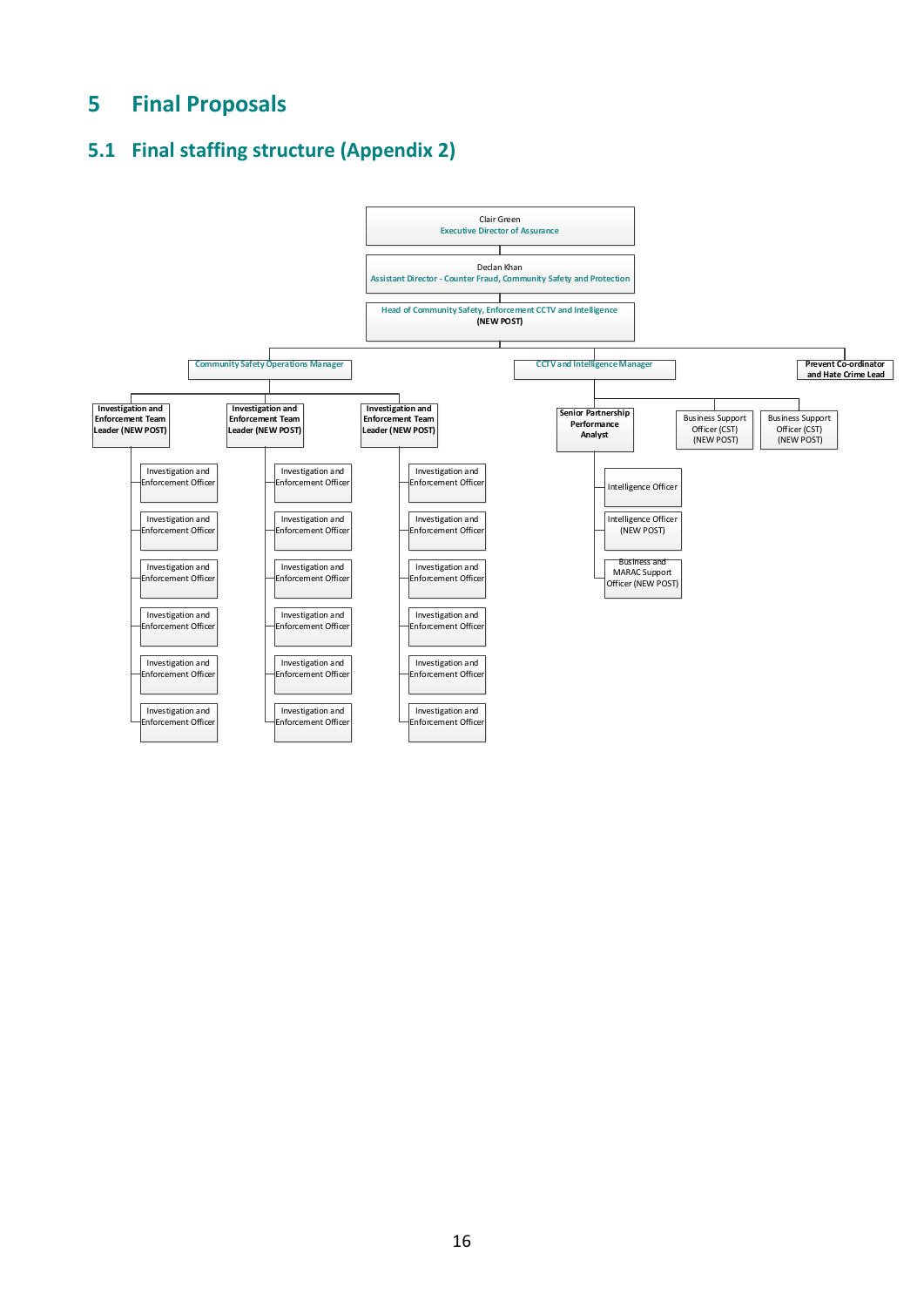# <span id="page-16-0"></span>**5.2 Summary of final job role changes**

Following feedback from staff and Unison, the job roles have been reviewed which has led to some amendments. These job profiles have been evaluated and moderated with Trade Unions.

| Table 1 - Summarising the job role changes |  |  |
|--------------------------------------------|--|--|
|--------------------------------------------|--|--|

| <b>Current Job title</b>                                                         | <b>Current</b><br><b>Status</b> | <b>Proposed Job title</b>                                                       | <b>Grade</b> | <b>Change</b><br><b>Description</b>                                                                                                                                                                                                             |
|----------------------------------------------------------------------------------|---------------------------------|---------------------------------------------------------------------------------|--------------|-------------------------------------------------------------------------------------------------------------------------------------------------------------------------------------------------------------------------------------------------|
| <b>NEW ROLE</b>                                                                  | <b>VACANT</b>                   | <b>Head of Community Safety,</b><br><b>Enforcement CCTV and</b><br>Intelligence | Grade 7      | Open to<br>recruitment once<br>restructure<br>approved                                                                                                                                                                                          |
| 1 x Community<br>Safety Manager                                                  | Filled                          | <b>Community Safety</b><br><b>Operations Manager</b>                            | Grade K      | JD updated -<br>current post<br>holder assimilated<br>into new role                                                                                                                                                                             |
| 1 x Community<br>Safety Manager<br>(CCTV & Intel)                                | <b>VACANT</b>                   | <b>CCTV and Intelligence</b><br><b>Manager</b>                                  | Grade K      | Open to<br>recruitment once<br>restructure<br>approved                                                                                                                                                                                          |
| <b>NEW ROLE</b>                                                                  | <b>VACANT</b>                   | 3 x Investigation and<br><b>Enforcement Team Leaders</b>                        | Grade J      | Open to<br>recruitment once<br>restructure<br>approved                                                                                                                                                                                          |
| 6 x Investigation<br>and Enforcement<br>Officer -<br>Permanent<br>contract       | Filled                          | 18 x Investigation and<br><b>Enforcement Officer</b>                            | Grade I      | Current post<br>holders on<br>permanent<br>positions will be<br>assimilated to the<br>new post.                                                                                                                                                 |
| 15 x Investigation<br>and Enforcement<br>Officer - Fixed<br><b>Term Contract</b> | Filled                          | Posts deleted                                                                   | N/A          | Posts deleted<br>Current<br>Investigation and<br>Enforcement<br>Officers on fixed<br>term contracts will<br>be assimilated to<br>the permanent<br>posts (on receipt<br>of formal<br>confirmation that<br>they are<br>interested in the<br>role) |
| 1 x Senior<br>Partnership<br>Performance<br>Analyst                              | Filled                          | <b>Senior Partnership</b><br><b>Performance Analyst</b>                         | Grade J      | JD updated -<br>current post<br>holder assimilated<br>into new role                                                                                                                                                                             |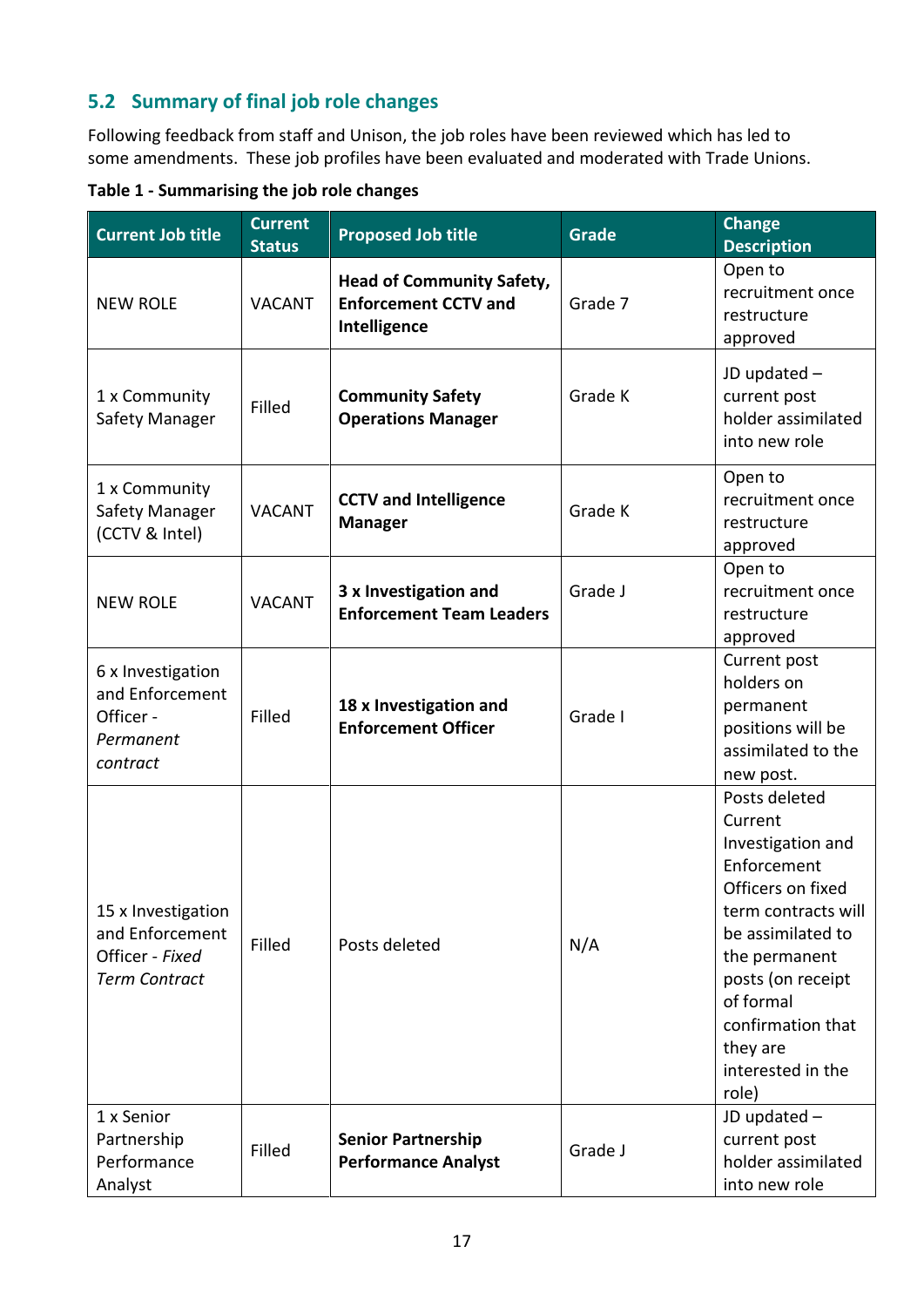| <b>Current Job title</b>                                                      | <b>Current</b><br><b>Status</b>                      | <b>Proposed Job title</b>                                 | <b>Grade</b> | Change<br><b>Description</b>                                                                 |
|-------------------------------------------------------------------------------|------------------------------------------------------|-----------------------------------------------------------|--------------|----------------------------------------------------------------------------------------------|
| 1 x Prevent Co-<br>ordinator and<br>Hate Crime Lead                           | Filled                                               | <b>Prevent Co-ordinator and</b><br><b>Hate Crime Lead</b> | Grade K      | JD updated -<br>current post<br>holder assimilated<br>into new role                          |
| 1 x Community<br>Safety Analyst                                               | Filled                                               | Post deleted                                              | Grade G      | Post deleted<br>Current post<br>holder assimilated<br>to new<br>Intelligence Officer<br>post |
| 1 x Community<br>Safety MARAC<br>Project<br>Coordinator                       | Filled                                               | <b>Business Support and</b><br><b>MARAC Officer</b>       | Grade G      | JD updated and<br>job title changed -<br>current post<br>holder assimilated<br>into new role |
| 1 x Community<br>Safety Project<br>Officer -<br><b>Fixed term</b><br>contract | The current<br>post holder<br>is being<br>redeployed | Post deleted                                              | Grade I      | Post deleted                                                                                 |
| 1 x Intelligence<br>Officer (CAFT)                                            | Filled                                               | <b>Intelligence Officer</b>                               | Grade G      | Current post<br>holder transfer<br>from CAFT to CCTV<br>and Intelligence<br>Team             |
| <b>NEW ROLE</b>                                                               | Vacant                                               | <b>Intelligence Officer</b>                               | Grade G      | Job match and<br>assimilation to<br>current<br><b>Community Safety</b><br>Analyst            |
| <b>NEW ROLE</b>                                                               | Vacant                                               | 2 x Business Support<br><b>Officer (Community Safety)</b> | Grade F      | <b>VACANT</b><br>Open to<br>recruitment once<br>restructure<br>approved                      |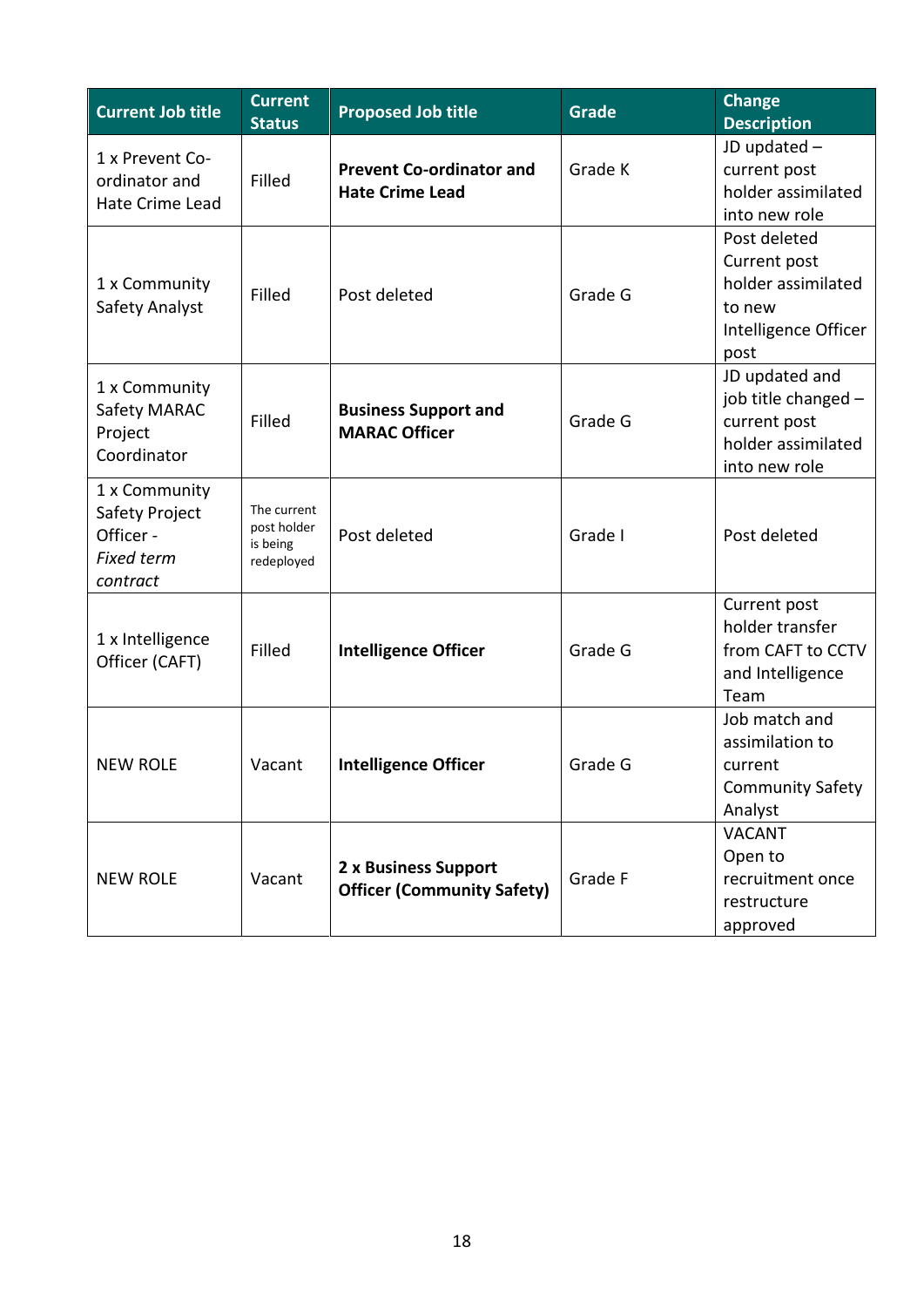# <span id="page-18-0"></span>**5.3 Final changes to service delivery and operating model**

### **5.3.1 Increase the number of visible ward-based officers in the community**

We will increase the number of our street-based officers from 6 to 21. This will allow each ward to have its own dedicated ward officer. From May 2022, the number of wards in Barnet will increase from 21 to 24, however the increase of 3 wards will be absorbed by existing officers.

Such a large increase to the workforce will require the installation of an appropriate management structure to allow issues to be properly investigated and tackled with cases being prepared and supervised to ensure that the required outcomes are achieved.

The Community Safety Team will be split into two defined areas:

- Community Safety Operations, and
- CCTV and Intelligence.

To support the Community Safety Operations Manager there will be three Team Leaders who will each lead a team of 6 area-based officers.

Officers will be assigned their own ward(s) and will be responsible for all areas of reported crime taking place there as well as carrying out trade waste audits. In addition to this, officers will be working closely with colleagues from other Investigation and Enforcement areas.

Ward Officer's names and contact numbers will be displayed on the council's Community Safety Team website pages.

### **5.3.2 Provide a uniformed and highly visible, semi-official patrolling presence in our communities**

All street-based officers will be expected to wear uniform provided during street-based activities. This ensure officers are visible and will gives residents reassurance, as officers carry out patrols in their respective wards.

It is expected that officers will 'pair up' to conduct their patrols to remove many lone working issues that can arise.

### **5.3.3 Obtain and collate intelligence on anti-social behaviour, suspicious conduct and criminal activity in order to instigate remedial counter measures.**

Street-based officers will attend and investigate all reported incidents of fly tipping and anti-social behaviour.

These will be logged on the enhanced ECINs case management system where officers will be responsible for investigating cases through to identification of perpetrators and prosecution (or appropriate sanction).

### **5.3.4 Be a point of liaison for Police, Law Enforcement Agencies (Environment Agency, DVLA etc) MOPAC, Home Office as well as Council Departments, Partners and Community Groups to enable an effective coordinated response.**

They will work with residents, local businesses and Partners such as the police to carry out investigations and find solutions to recurring community issues.

## **5.3.5 Intelligence Hub officers to specialise in obtaining intelligence from both open and closed source data and assist with intelligence gathering for specific criminal investigations carried out by CAFT and CST officers.**

They will work with police and other partners including the councils Insight Team to obtain intelligence as well as apply for and answer requests for information using Information Sharing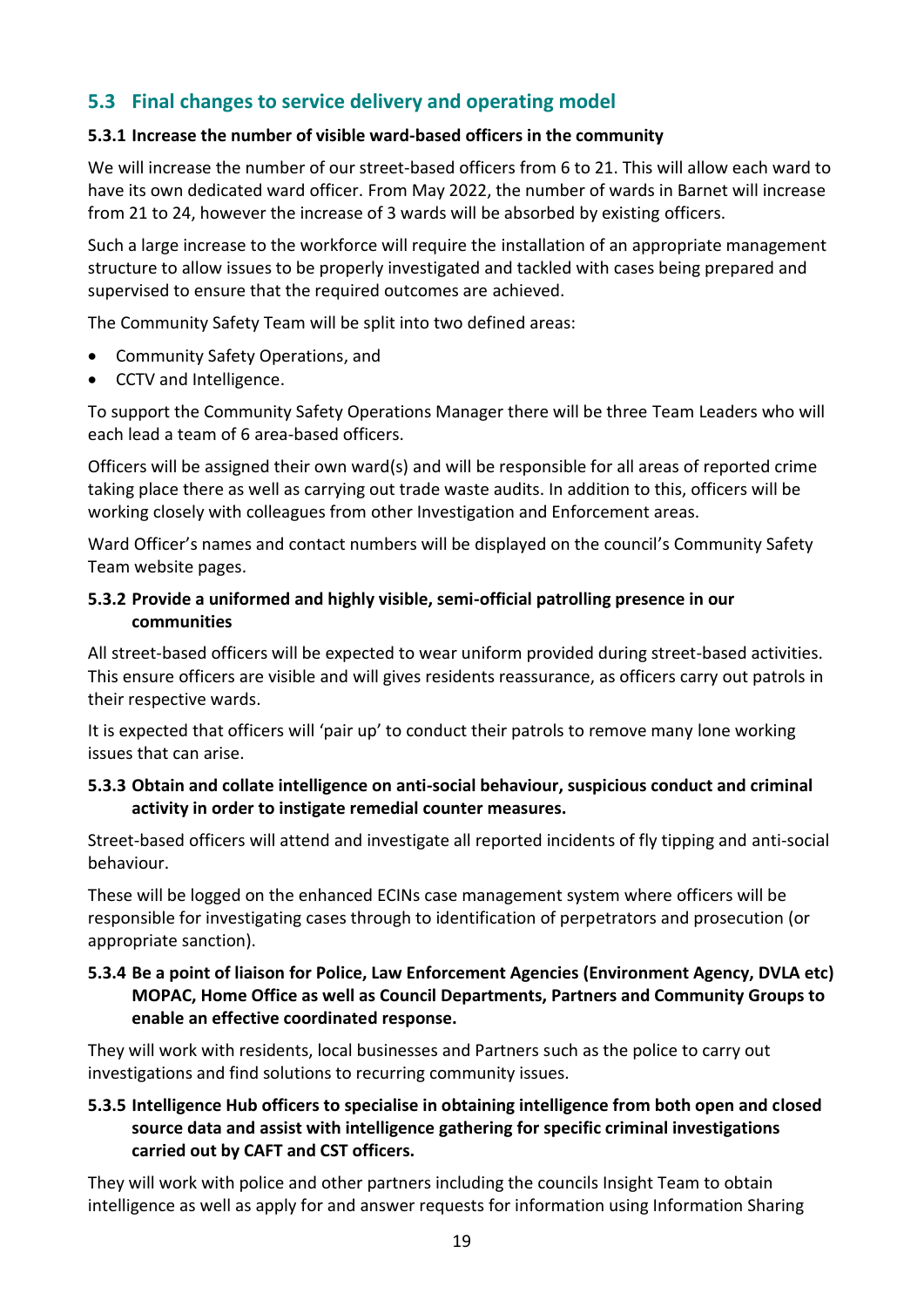Agreements (ISA), Data Protection Act (DPA) requests and sign up to the National Anti-Fraud Network (NAFN) Intelligence module.

## **5.3.6 Business Support Officers will be responsible for the reconciliation of FPNs issued by Enforcement Officers.**

The Business Support Officers will work with Enforcement Officers to monitor the progress of issued fines, reconcile incoming payments with the Finance Department and progress cases in ECINs case management system with the enforcement officer where fines have not been paid.

# <span id="page-19-0"></span>**5.4 Changes to Terms and Conditions**

## **5.4.1 Change to working hours**

Contracts will change to reflect the changes to Street-based officers within the Community Safety Operations Team. All street-based officers will be expected to work the normal 36-hour week but adopt a working shift pattern covering:

- Mondays to Fridays 8am to 8pm
- Saturdays 10am to 5pm
- Sundays and bank holidays 10am to 4pm.

Appropriate remuneration will be included for weekend and bank holiday working in line with the Council's Overtime and Enhanced Payments Policy.

Normal weekday shift patterns will be 8am to 4pm, 10am to 6pm and 12pm to 8pm.

Any staff working over the usual 36 hours will be paid over-time as set out in the [Council's](https://barnetcouncil.sharepoint.com/sites/BWResources/HR%20Policies/Forms/AllItems.aspx?id=%2Fsites%2FBWResources%2FHR%20Policies%2FOvertime%20and%20Enhanced%20Payments%20Policy%2Epdf&parent=%2Fsites%2FBWResources%2FHR%20Policies)  [Overtime and Enhanced Payments Policy.](https://barnetcouncil.sharepoint.com/sites/BWResources/HR%20Policies/Forms/AllItems.aspx?id=%2Fsites%2FBWResources%2FHR%20Policies%2FOvertime%20and%20Enhanced%20Payments%20Policy%2Epdf&parent=%2Fsites%2FBWResources%2FHR%20Policies) For example, staff will be invited to work overtime at special community events.

## **5.4.2 On call rota for Team Leaders and Managers**

Contracts for Team Leaders and Managers will be updated to include Out of Hours 'on Call' rota basis. Team Leaders will receive an additional fee of £1500 per annum added to their normal salary.

Assistant Director of Counter Fraud, Community Safety & Protection and the Head of Community Safety, Enforcement CCTV and Intelligence will also be required to be on the Out of Hours 'on Call' rota. There will not be any additional remuneration attached to these duties as it falls within the remit of the job description.

# <span id="page-19-1"></span>**6 Decision Making**

This proposal involves changes to the structure and workforce. These proposals are sponsored by Clair Green, Executive Director of Assurance, and are supported by Declan Khan, Assistant Director - Counter Fraud, Community Safety & Protection.

Following the closure of consultation, the final proposals will require approval for implementation from the Constitution and General Purposes Committee on 6<sup>th</sup> January 2022.

# <span id="page-19-2"></span>**7 Additional Support**

We recognise that it is imperative employees are given support during this time. Additional support is available through: